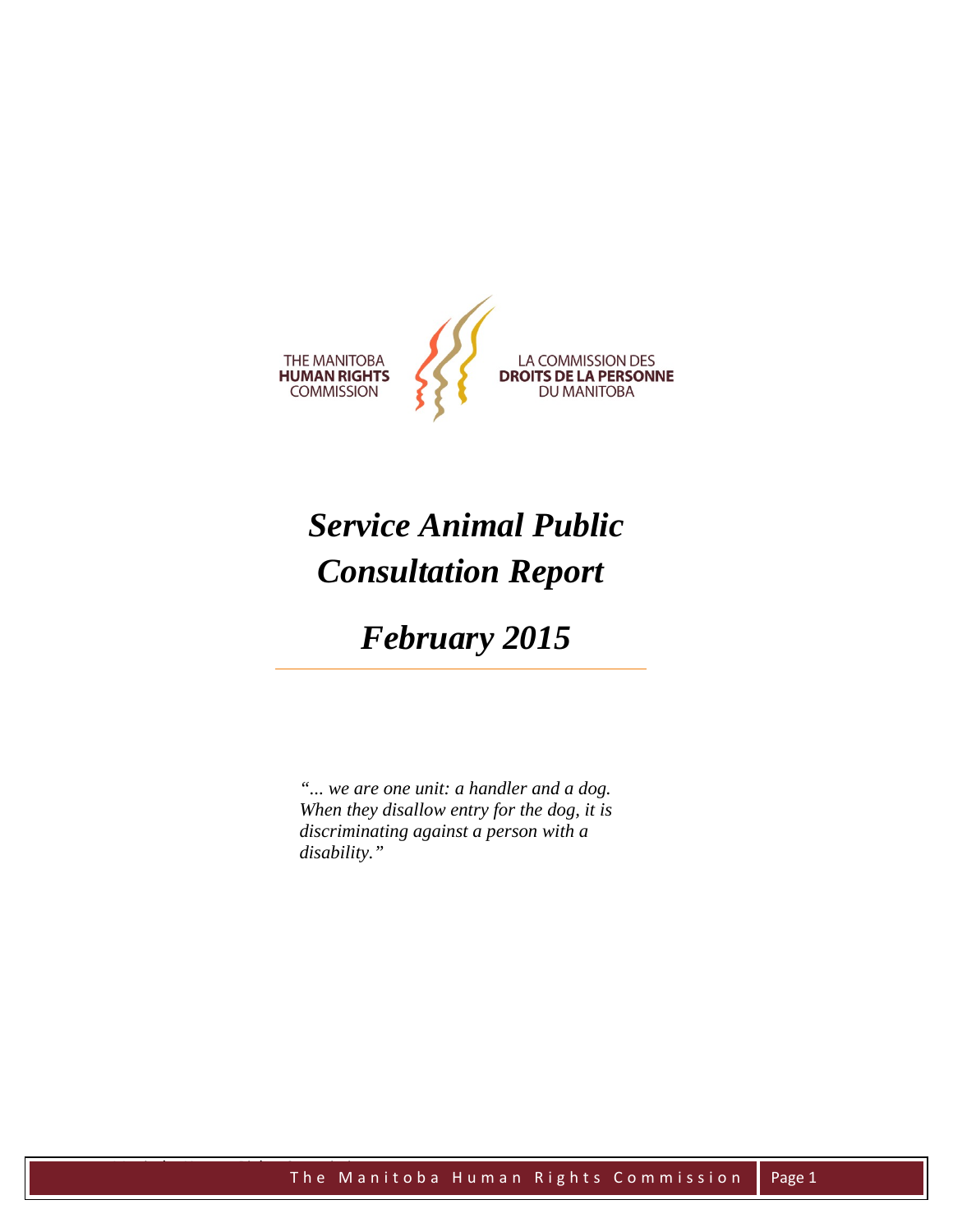## *Table of Contents*

| <i>Executive Summary</i><br>Definitions<br><i>Introduction</i> |                                                                   | $\mathfrak{Z}$      |
|----------------------------------------------------------------|-------------------------------------------------------------------|---------------------|
|                                                                |                                                                   | $\overline{4}$<br>5 |
|                                                                |                                                                   |                     |
|                                                                |                                                                   |                     |
|                                                                |                                                                   |                     |
| Conclusions<br><b>Recommendations</b>                          |                                                                   | 14                  |
|                                                                |                                                                   | 16                  |
| Acknowledgements                                               |                                                                   | 17                  |
| Appendices                                                     |                                                                   | 18                  |
| 1.                                                             | <b>Issues Committee and Working Group Members</b>                 | 18                  |
| 2.                                                             | Public Consultation Paper June 10, 2014                           | 18                  |
| 3.                                                             | Service Animal Consultation Agenda                                | 22                  |
| 4.                                                             | Answers to Questions                                              | 23                  |
| 5.                                                             | K9 Storm Company Profile                                          | 30                  |
| 6.                                                             | Synopsis of laws affecting the Registration of Service Animals in |                     |
|                                                                | <b>British Columbia and Alberta</b>                               | 31                  |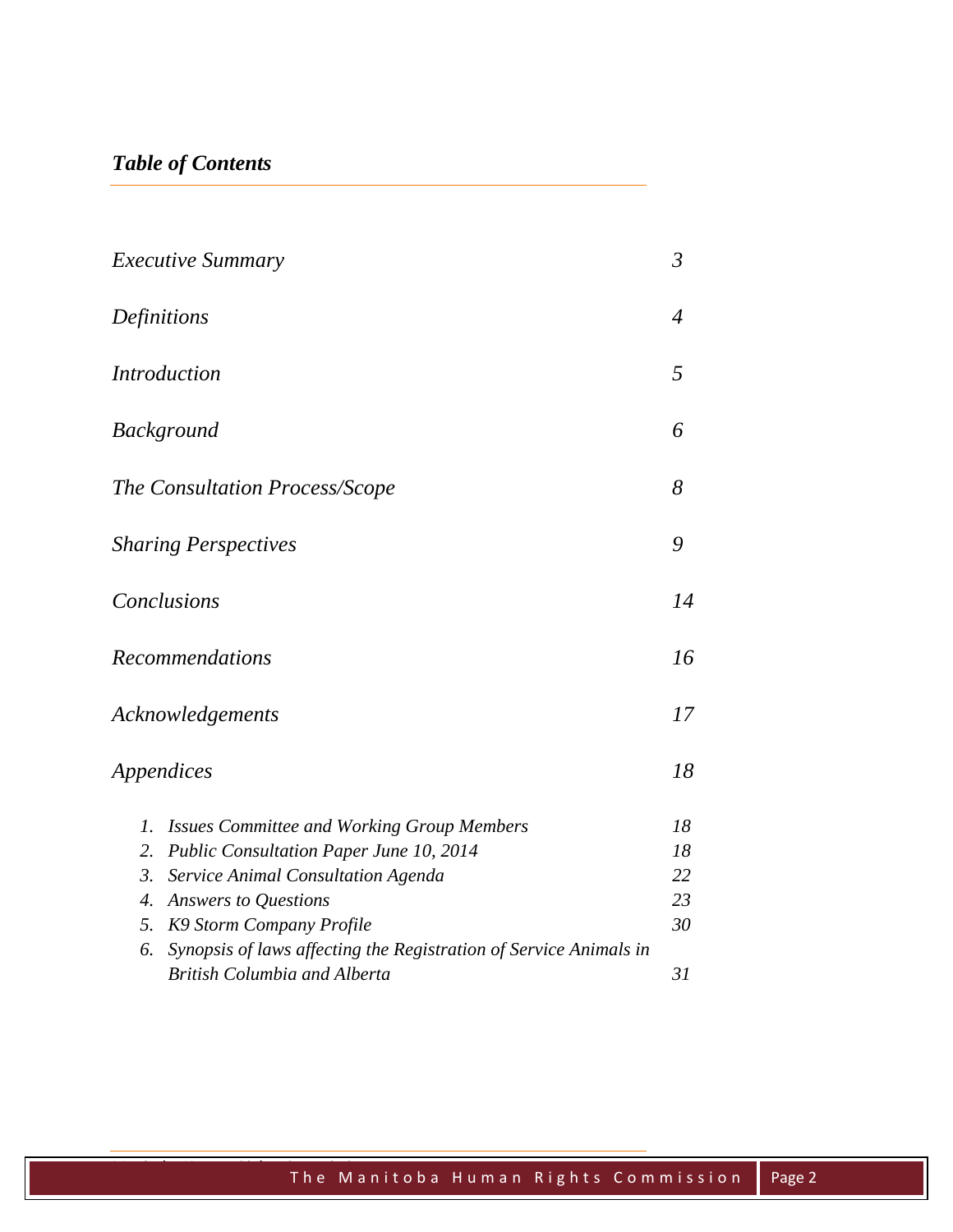## *Executive Summary*

The Manitoba Human Rights Commission recognizes that the role of a service animal is evolving. Since *The Human Rights Code* was amended in June 2012 to replace the term "guide dog" with "service animal", there appears to be growing confusion about the right of individuals who use service animals to be free from discrimination, including guaranteed access to public establishments, and the corresponding obligations of employers, service providers and landlords, to ensure that freedom.

The Manitoba Human Rights Board of Commissioners' Issues Committee identified this as a growing concern and a working group was set up to organize public consultations (Appendix 1).

Participants from across the province in three public consultations spoke openly about their experiences, challenges and needs. The Commission committed to compiling those voices in this report. It is our hope that by distributing this report widely, the Commission will continue to engage stakeholders in the issues outlined in this report.

By reviewing the participants' answers to a number of questions posed by the Commission during the consultation, a number of key issues emerged.

- Misunderstanding and confusion about what *is* a "service animal"
- Difficulties accessing public spaces
- Difficulty balancing the needs of service animal users and rights of employers, service providers and owners
- A need for clarity about what *is* a "service animal"
- Clarify obligations as they relate to service animals, and other animals that provide comfort, therapy or emotional support.
- Clarify the rights and responsibilities of service animal users
- Service animals should be consistently identified
- Governments need to get involved
- Stakeholders should partner and coordinate with each other about setting standards around the identification of service animals
- Any training programs should be consistent but to what standard?

This report concludes with suggested actions for the Commission and recommendations for collaborative actions that are aimed at eliminating barriers and enabling equality of opportunity for all. The Commission hopes that others will join its efforts in addressing this important issue for Manitobans.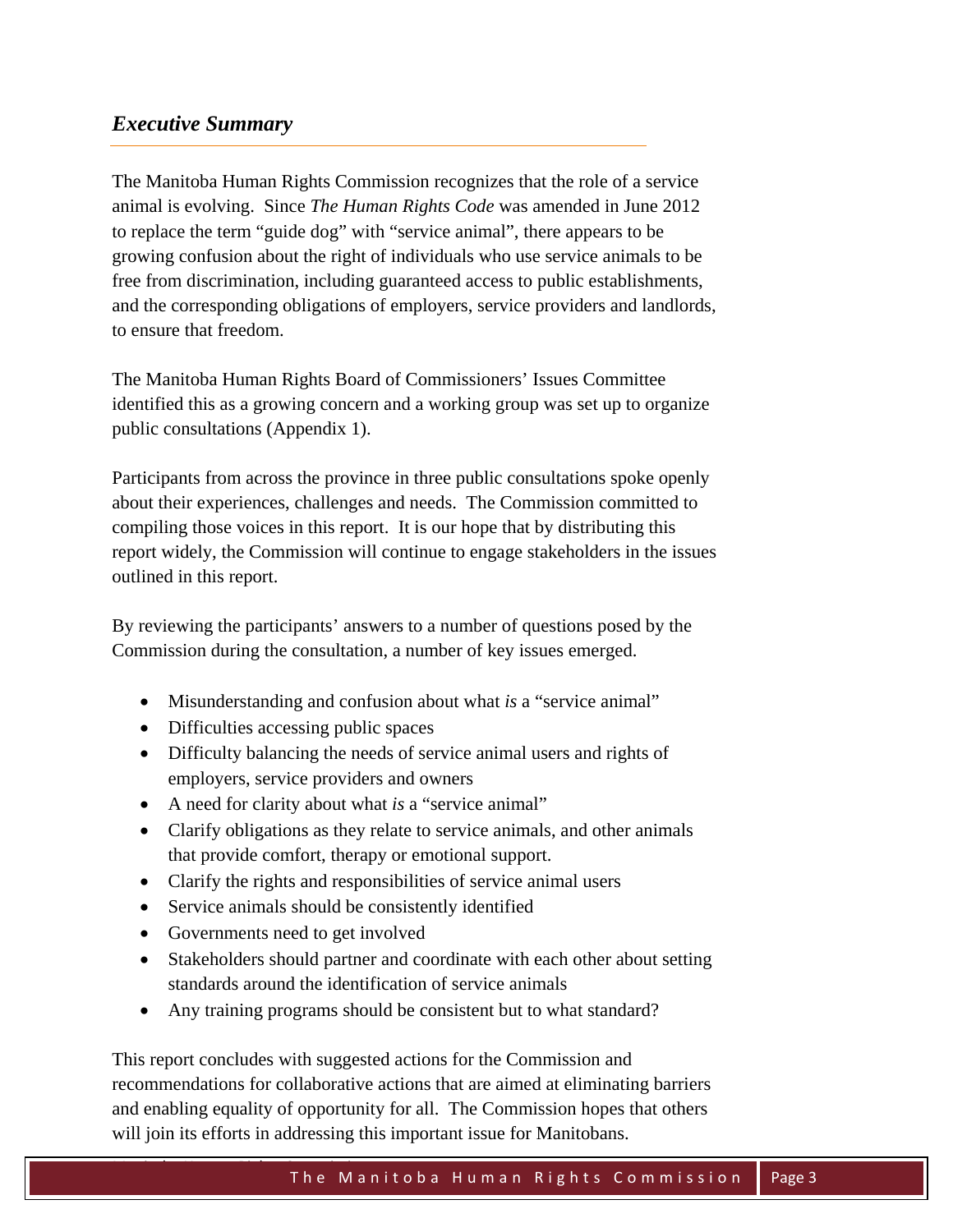- a. "animal assistant"- A dog or other animal that is relied on by a person with a disability; includes a service animal but may also include other untrained animals.
- b. "*The Code*" *The Human Rights Code (Manitoba)*, C.C.S.M. H-175, the provincial law prohibiting discrimination and setting out rights and responsibilities to protect human rights in the areas of employment, services available to the public, rental of premises etc.
- c. "Commission" The Manitoba Human Rights Commission, an independent agency of the Government of Manitoba responsible for administering *The Human Rights Code (Manitoba)*
- d. "protected characteristic" One of the grounds listed in section 9 of *The Human Rights Code (Manitoba)*, such as ancestry age or disability, that are protected from discrimination in certain areas (i.e. employment, services available to the public, rental of premises, etc.)
- e. "reasonable accommodation" The process of revising or adjusting a rule, standard, policy, or physical space, that is based on a need related to a protected characteristic, without imposing an undue hardship or burden on the employer, service provider, landlord etc, to ensure equality of opportunity for all.
- f. "service animal"– A dog or other animal that is trained to assist a person with specific disability related need(s) (see also definition in *The Human Rights Code*).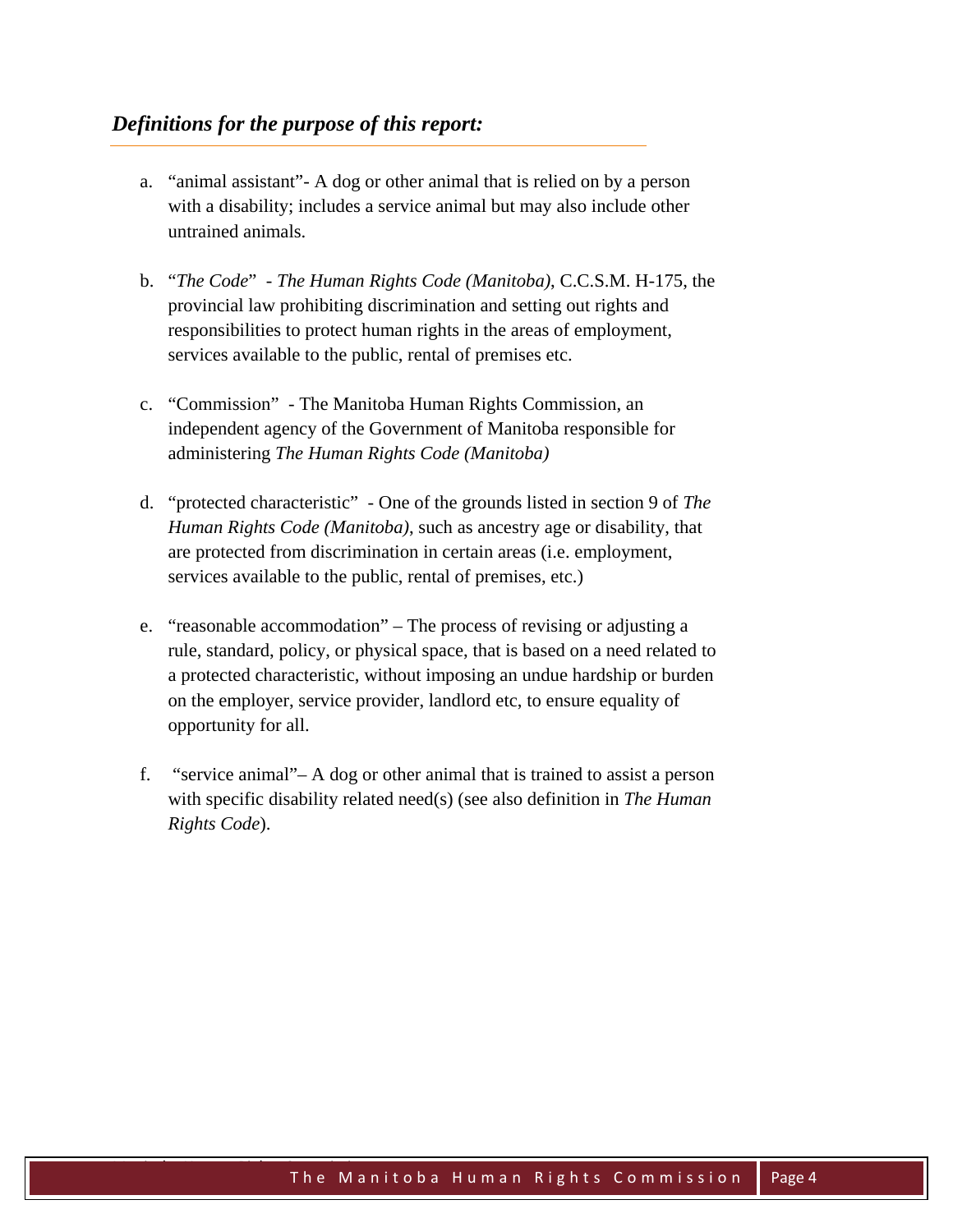## *Introduction*

*In 1987 The Code defined a guide dog as "a dog that serves as a guide or leader for a visually impaired person and has been trained for that purpose."* 

*When The Code was amended in 2012 the term "guide dog" was replaced with "service animal," defined as "an animal that has been trained to provide assistance to a person with a disability that relates to that person's disability."* 

Today, use of the broader term "service animal" acknowledges that the role of these animals is evolving. Service animals, especially dogs, are increasingly being relied upon to meet the specialized needs of individuals with disabilities other than visual or hearing disabilities. The evolution continues.

The role of a guide dog must never be undervalued. Even today barriers still exist for individuals who are blind and/or deaf and use service animals. It appears, however, that it is individuals with invisible disabilities using service animals who currently experience significant barriers and whose rights are not well understood by employers, service providers and landlords.

There is not a great deal of public awareness of service animals that assist individuals with disabilities such as post traumatic stress disorder, autism or epilepsy. For the employer, service provider or landlord, the confusion often arises from more than a lack of awareness and relates to needing clarity about their obligations under *The Code*. They have questions: What is a service animal? What is the difference between a service animal and a therapy animal or comfort/companion animal? What kind of information are we entitled to ask for? This confusion appears to lead to the question: Is there a way to identify animals that fall within the protection of *The Code* and those which are not?

The Commission has received an increasing number of inquiries and complaints relating to access and the accommodation of service animal users. The Commission recognizes that there appears to be confusion around the rights of service animal users, the rights of individuals with disabilities who rely on untrained animals for comfort, therapy, and/or emotional support and the corresponding obligations of employers, service providers and landlords under *The Code.*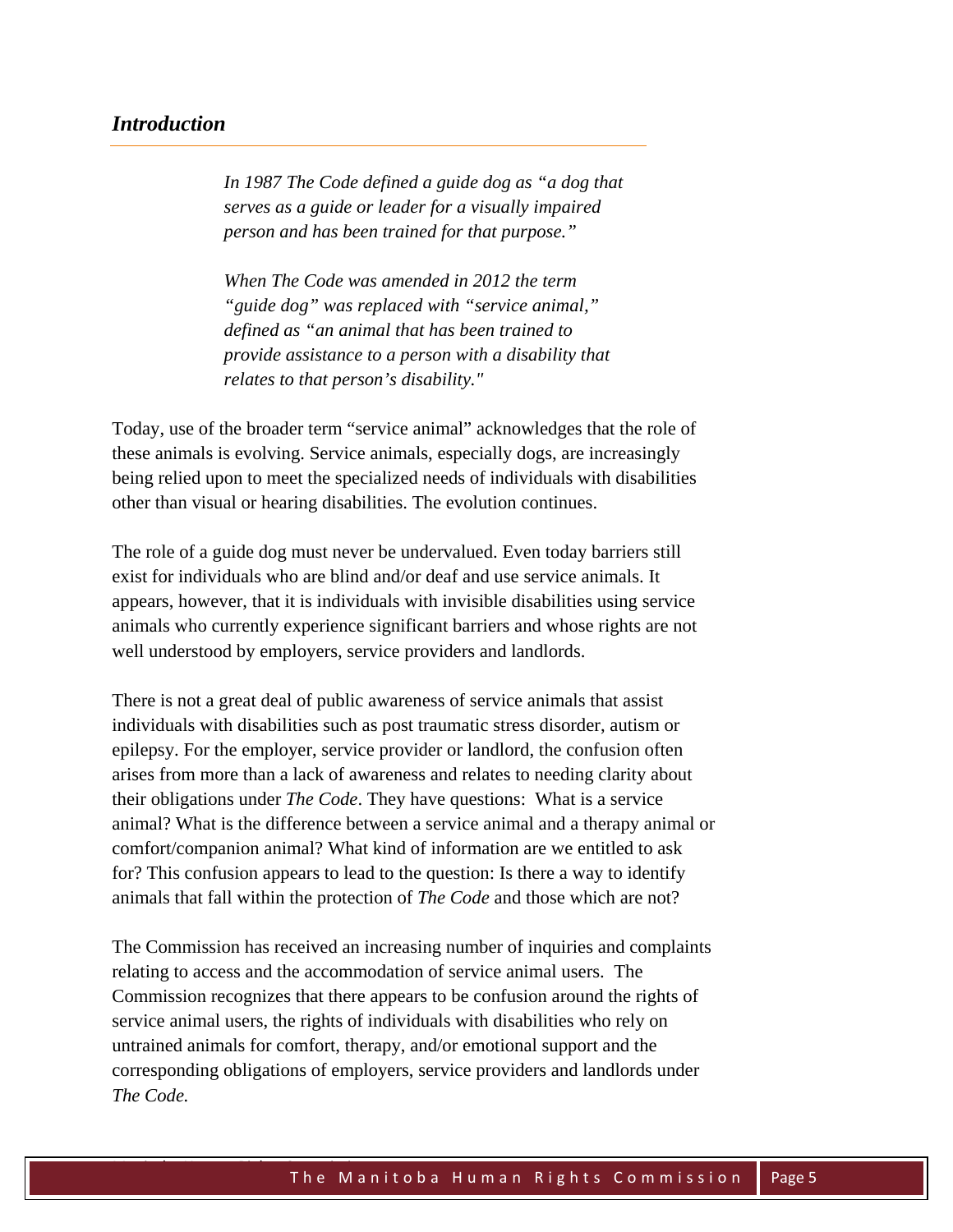The Commission's Board of Commissioners identified the need to consult with the public about this issue and invited individuals with disabilities who rely on animal assistants, service providers, employers and rental property owners to engage in discussions about their needs, concerns and ideas about how to build understanding and awareness about the rights and obligations in *The Code* as they relate to the use of service animals.

## *Background*

*The Code* is the provincial human rights law that protects against discrimination in specific areas such as employment, services available to the public and housing. Discrimination under *The Code* is treating a person or group differently, to their disadvantage on the basis of a protected characteristic, such as ancestry, age or disability, without reasonable cause to do so. Failure to reasonably accommodate a special need based on a protected characteristic is also discriminatory.

The role of the Commission is to promote and educate about human rights in this province and to enforce the anti-discrimination provisions of *The Code* through its complaint process. Anyone, including a group or organization, can make a complaint if they believe that a practice or policy unreasonably discriminates against them. The Commission investigates those complaints to determine if there is enough evidence to warrant a public hearing of the complaint. The Commission also mediates complaints facilitating voluntary resolutions and remedies between the parties to a complaint. The Commission has both policies and guidelines reflecting its interpretation of *The Code*.

The definition of a service animal remains an evolving issue in Canada and the Commission has accordingly noted the direction taken by human rights agencies in Canada and in the United States, in applying the protections set out in *The Code.* 

#### *The Human Rights Code* **and Disability**

A disability may include a condition that is visible (for example, a visual impairment or mobility restriction) but can also include a condition that is not apparent or is hidden from view (for example, a learning disability chronic fatigue syndrome or post traumatic stress disorder). In some cases, the symptoms related to an invisible disability may go through phases where they are detectable or apparent, but also through phases where the individual appears asymptomatic or in remission. Because invisible disabilities are not "seen,"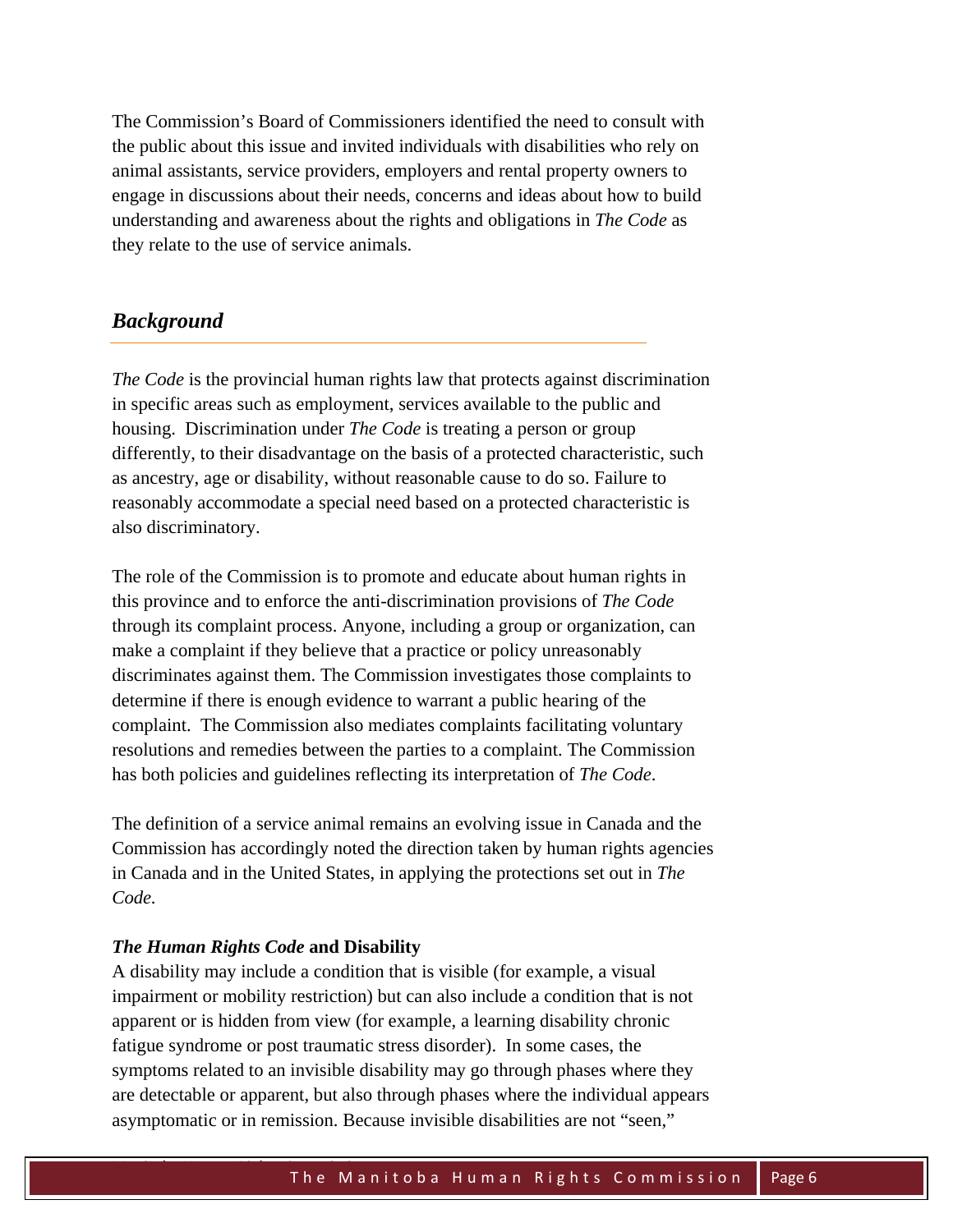many individuals with these disabilities can also experience another barrier. This being reluctance by some of the public to acknowledge the existence of their disability.

#### *The Human Rights Code***, service animals and Reasonable Accommodation**

*The Code* prohibits discrimination against a person with a mental or physical disability, "or related circumstances including reliance on a service animal, a wheelchair or any other remedial appliance or device". This includes failing to reasonably accommodate the specialized needs of a person with a mental or physical disability, which can include their use of a service animal.

Restaurants, stores, schools, taxi companies, hospitals and other establishments that provide services to the public therefore have a duty to accommodate individuals with disabilities who rely on service animals, unless it would be an undue hardship for them to do so. This means they must consider whether their policies or practices may result in discriminating against service animal users.

According to *The Code*, public establishments must allow service animal users access to all areas otherwise accessible to the public, unless such access would create an undue hardship. For example, a service animal user should be permitted into a hospital room, clinic, or cafeteria, despite public health or other legislation that as a general rule excludes animals from these premises. There may be rare exceptions where it would be unreasonable or an undue hardship to allow access to a service animal user to a hospital operating room or other sterile environment. Similarly, there might be rare exceptions where it would be an undue hardship for a taxi driver with a severe allergy to dogs to transport a service animal user, but even in those circumstances, the taxi driver or company would be expected to have considered, in advance, policies and procedures that would enable the service animal user to obtain alternate transportation.

Similarly, landlords cannot refuse to rent to service animal users, unless they can demonstrate that it would be an undue hardship for them to do so. Since a service animal is defined in *The Code,* there is a clear distinction between a "pet" and a "service animal" and therefore "no pet" policies should not be broadly applied so as to include service animals. Hotel or motel operators should also carefully consider the situations in which they require an additional damage deposit or charge an additional cleaning fee to patrons.

An employer, service provider, or landlord claiming that it would be an undue hardship to accommodate the needs of a service animal user, as set out above, must be able to demonstrate the undue hardship through actual evidence, and cannot rely solely on anecdotal evidence.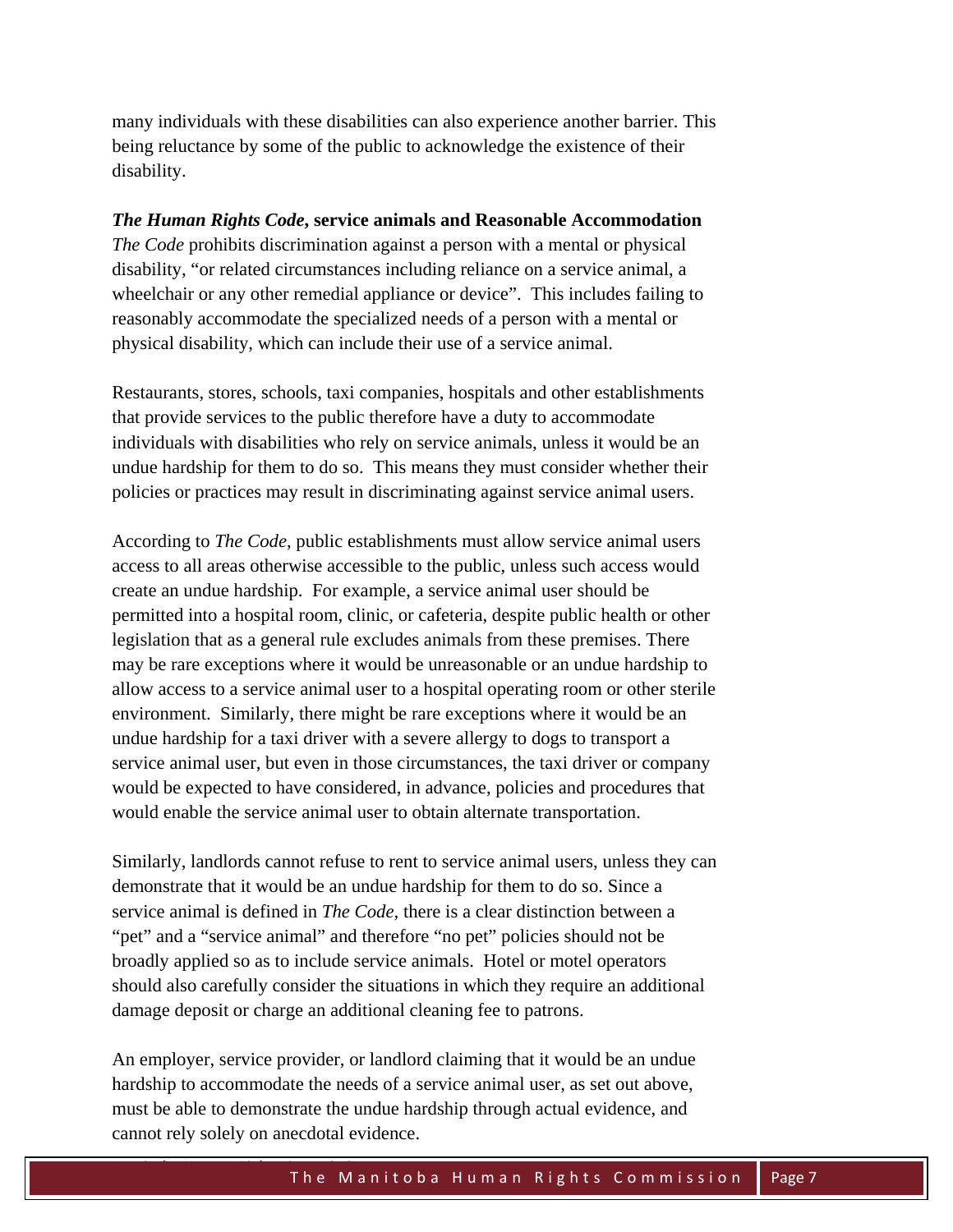The Commission employs a balancing of rights approach when considering whether reasonable accommodation has been provided and will always look at the steps taken to search for and consider accommodation, and will also evaluate the substance of the accommodation offered.

## *The Consultation Process/Scope*

After receiving a number of questions and concerns about service animals and when and where they should be given access, the Commission decided to hold a consultation with all relevant stakeholders in an attempt to address these issues.

To help with the consultation, the Commission developed a consultation paper which included a number of questions. The responses from stakeholders to these questions has helped the Commission to assess what additional steps and information could be taken to ensure that the public is aware of the rights and the responsibilities in *The Code* as they relate to service animals.

The Commission started the consultation process by consulting with the Government of Manitoba, Disabilities Issues Office to create a contact list of individuals who use animal assistants as well as service providers and other individuals interested in this topic. The Commission also made a special effort to contact a sampling of school boards, restaurant owners, property managers and government workers.

The consultation paper was developed *(Appendix 3 Consultation Paper)* and posted on the Commission's website and on its Facebook page, along with information on how to register to attend the public consultation. The information was also posted on the Government of Manitoba Residential Tenancies Branch website and an article was written for the Winnipeg Real Estate News. Due to the response, a second consultation was scheduled in Winnipeg and a third in Brandon, Manitoba.

The purpose of the consultations was to obtain feedback from the community on the issues identified in the consultation paper. Over 100 people participated in three consultation sessions. Participants included service animal users, as well as individuals with disabilities who rely on animals for comfort, therapy and emotional support. Participants also included owners and executives of restaurants, representatives of hospitals, schools, property management companies, and municipal and provincial governments. Participants were given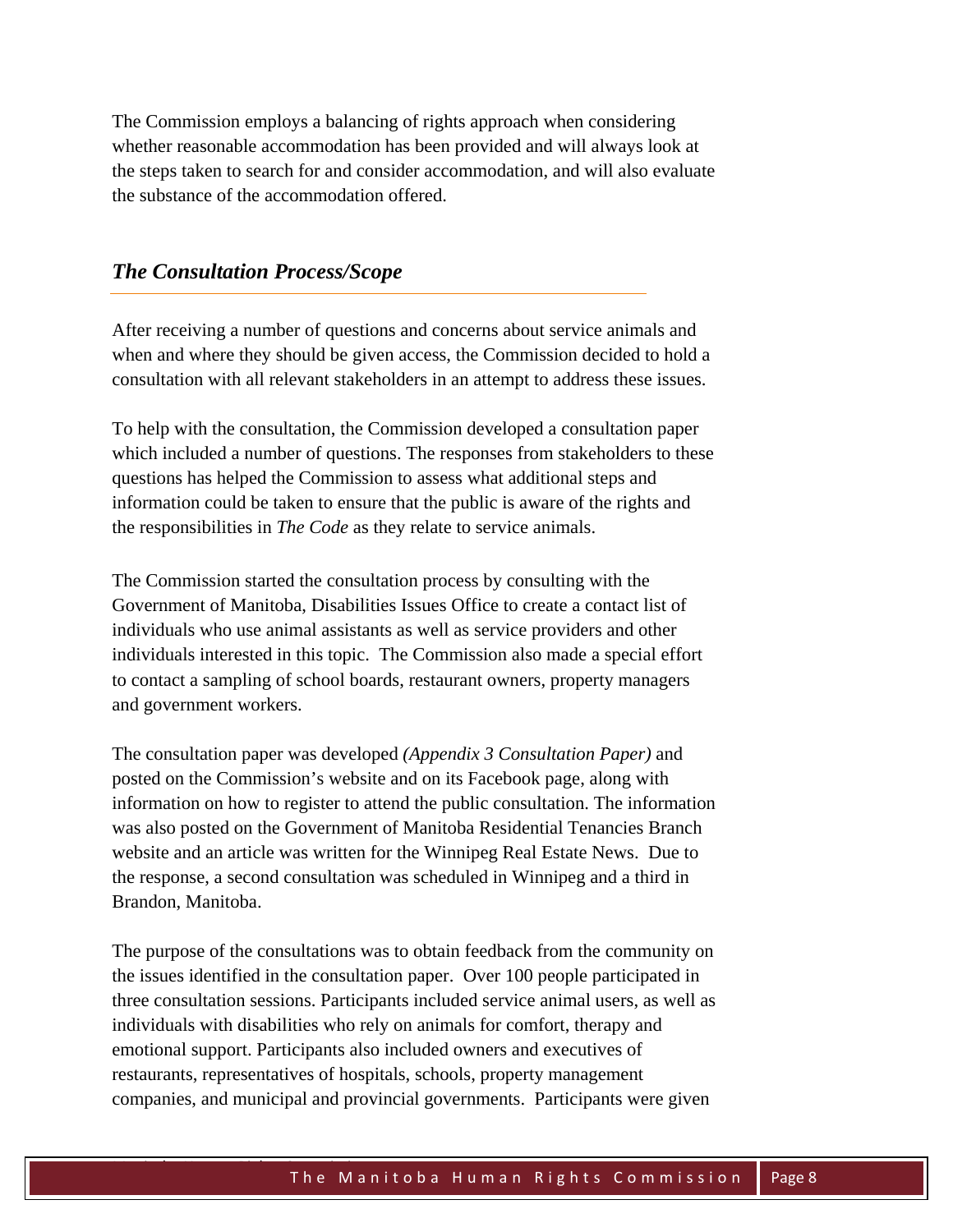a series of questions based on the consultation paper and the agenda in advance, in order to ensure a constructive discussion as possible *(Appendix 4)*.

Two consultations were held in Winnipeg on Wednesday, September 24, 2014. Another consultation was held in Brandon on Thursday, October 2, 2014.

Due to the overwhelming response of Manitobans interested in attending the consultations and the limited space available, the public was encouraged to submit their thoughts in response to the Commission's questions, in writing, to the Commission.

Email responses from those who could not attend have been added to the content of this report as have been any post-consultation comments from participants received by the Commission.

## *Sharing Perspectives:*

The following key issues were identified based on the input and comments provided by participants during the consultation process. Italicized sentences are direct quotes provided by participants. (Detailed responses can be found in *Appendix 5*).

## **Question 1: What barriers do service animal users face?**

*"Even the most traditional service animal users face barriers."* 

## **1. Misunderstanding and confusion about what a "service animal is."**

Participants identified a general lack of awareness of service animals as their primary concern. All participants agreed that service animal users have both rights and responsibilities. Many service animal users suggested they are tired of trying to educate the public themselves.

## **2. Difficulties accessing public spaces**

Many service animal users recounted examples of situations in which they had difficulty accessing public spaces such as restaurants and hotels and shared the rationale used by the service provider to justify barring their access. Some specific examples were: restaurants who say a dog is not allowed access because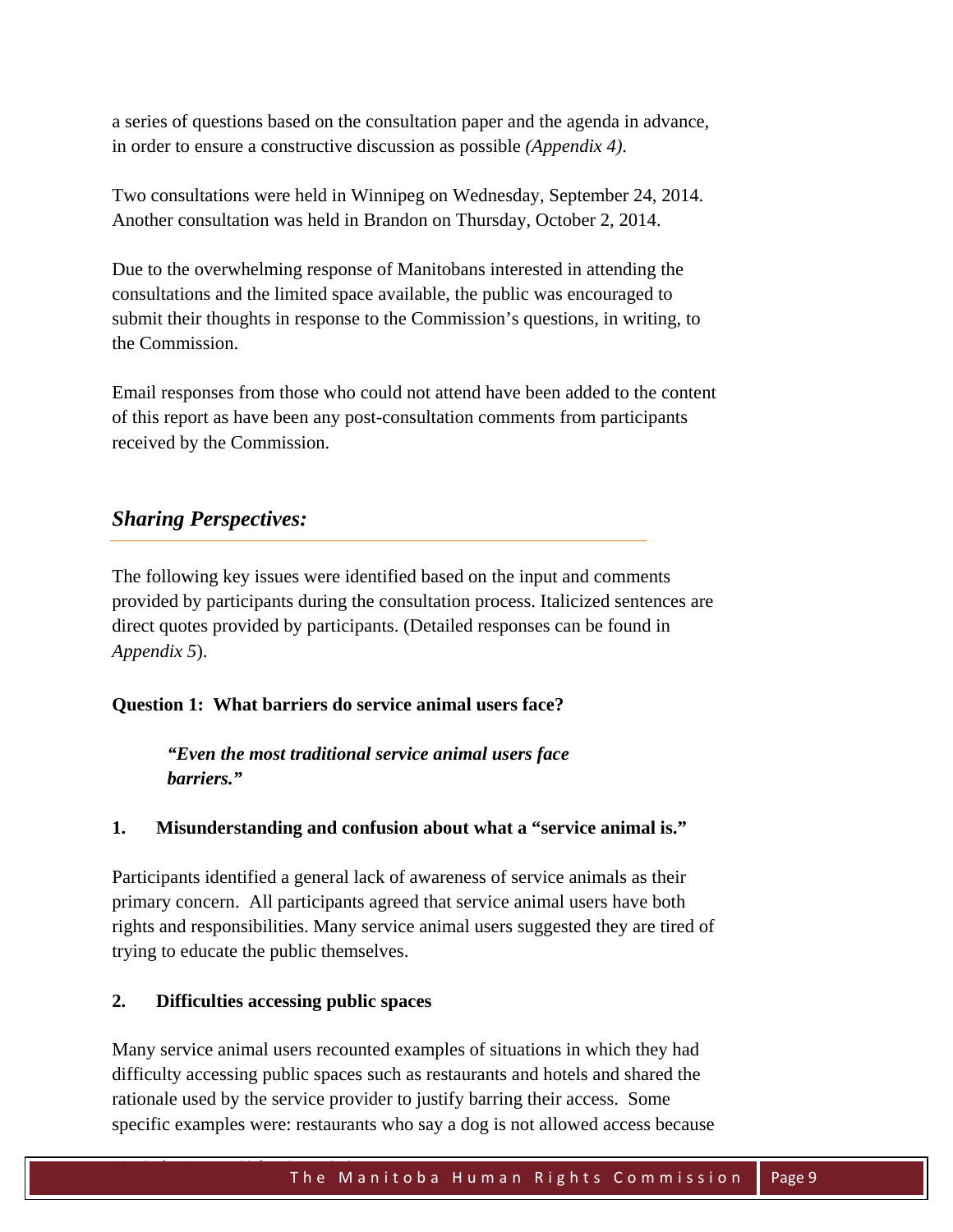food is being served; taxi companies with drivers who refuse to transport service animals because of "allergies"; hotel/motels who do not provide rooms to service animal users relying on health and safety or other legislation; and theatres and other entertainment venues who present challenges to service animal users when making bookings. Many thought the simple message to convey to the public was, "Service animals are allowed wherever the public is invited."

*"The public doesn't know the basic guidelines for service dogs, which makes going out in public an experience in anxiety."* 

*"I carry copies of the act and the law."* 

**Question 2: What are the concerns of employers, service providers and rental property owners?** 

*"We don't have a rule book so we can assess a situation and make everyone comfortable"* 

#### **1. A need for clarity about what** *is* **a "service animal"**

Landlords, restaurant owners/operators and school board representatives expressed that if service animals were easily identifiable, their corresponding human rights obligations would be as well. Many participants requested a clearer definition so that they could distinguish between a service animal and an animal that provides comfort, therapy or emotional support. These participants felt caught in the middle and were not sure what questions they could ask of individuals who use animal assistants.

## **2. Difficulty balancing the needs of service animal users and rights of employers, service providers and owners**

Participants identified the issue of competing rights. Many participants gave examples of situations in which other competing needs should be considered against the right of a service animal user to access. For example: the need to manage allergies and fear of dogs; the need for prepare the premises (workplace or otherwise) for a service animal user; the need for information about the extent of care and control the service animal user has over the animal; the need to be sure an animal meets the definition of a service animal when service animal identification and harnesses are available online; and the fear of opening the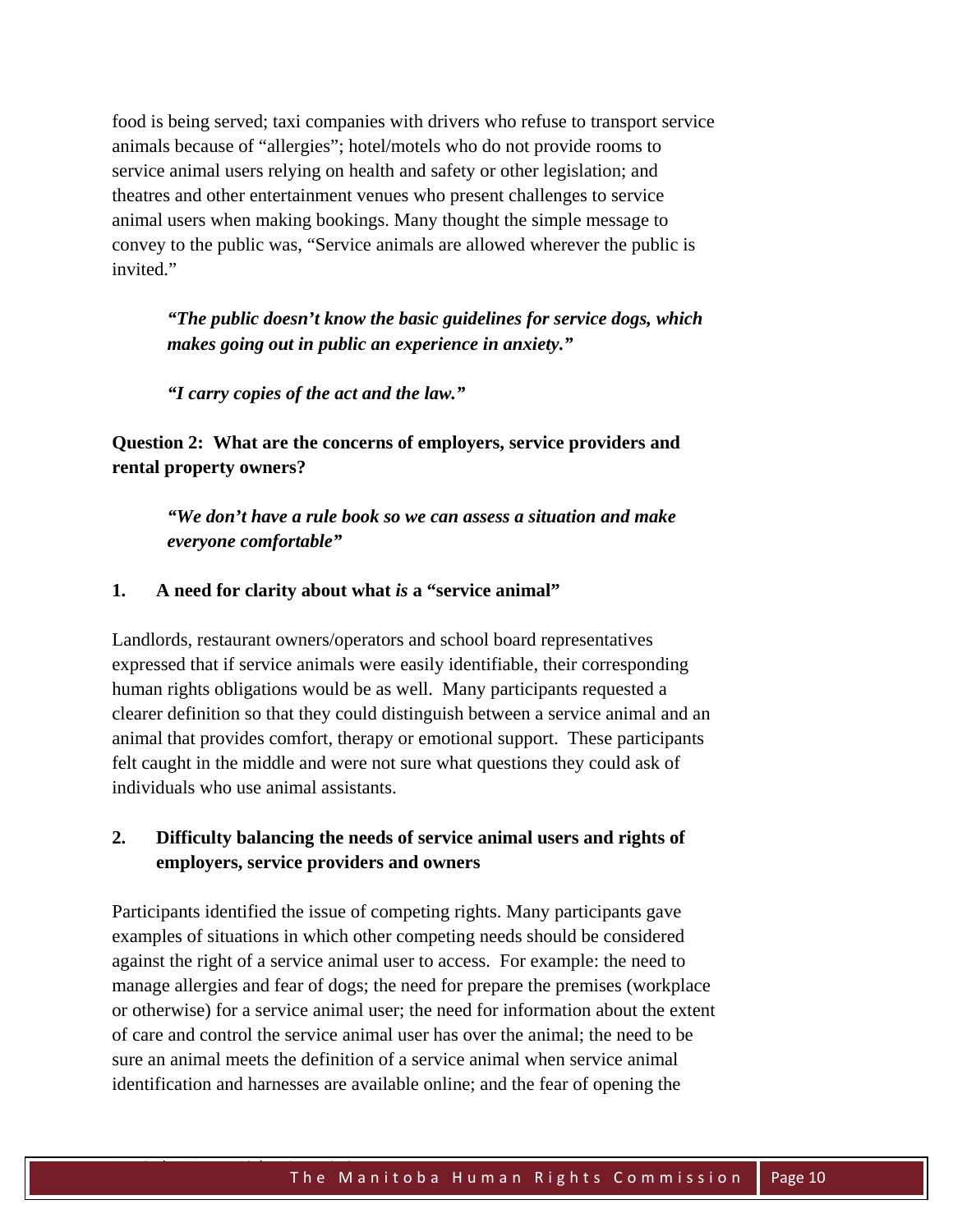floodgates based on the "me too" factor ("if he can have a dog here, why can't I?") Participants identified that assessing these needs can present challenges to enabling a clear right of access to service animal users.

*"It's not just the concern about the individual who needs the service animal; it's the concern of how the other students in the school are going to react."* 

*"With an actual certified service animal, everyone involved is much more cooperative. Some documentation to provide assistance to landlord would be very valuable to ensure pets are separate from service animal issues."* 

**Questions 3: What can the Commission do?** 

*"We no longer want to be the ones facing individuals with animal assistants and having confrontations with them about what a service animal is."* 

## **1. Clarify obligations as they relate to service animals, and other animals that provide comfort, therapy or emotional support.**

Participants agreed that the Commission has a role to play in defining what type of animal constitutes a service animal and clarifying when other animal assistants should be accommodated, if at all.

#### **2. Clarify the rights and responsibilities of service animal users**

Participants overwhelmingly agreed that it is important to distinguish between a service animal, an animal that provides comfort, therapy or emotional support, and a pet. Participants specifically requested that the Commission's publications be simplified to avoid misinterpretation of the obligations relating to these various types of animal assistants. They requested advice and even sample questions that could be asked or policies employed to avoid confrontations that often result in formal complaints to the Commission or directly to or within their organizations.

*"The Commission or Government must help us deal with those who are trying to circumvent the rules to get pets into places they should not be."*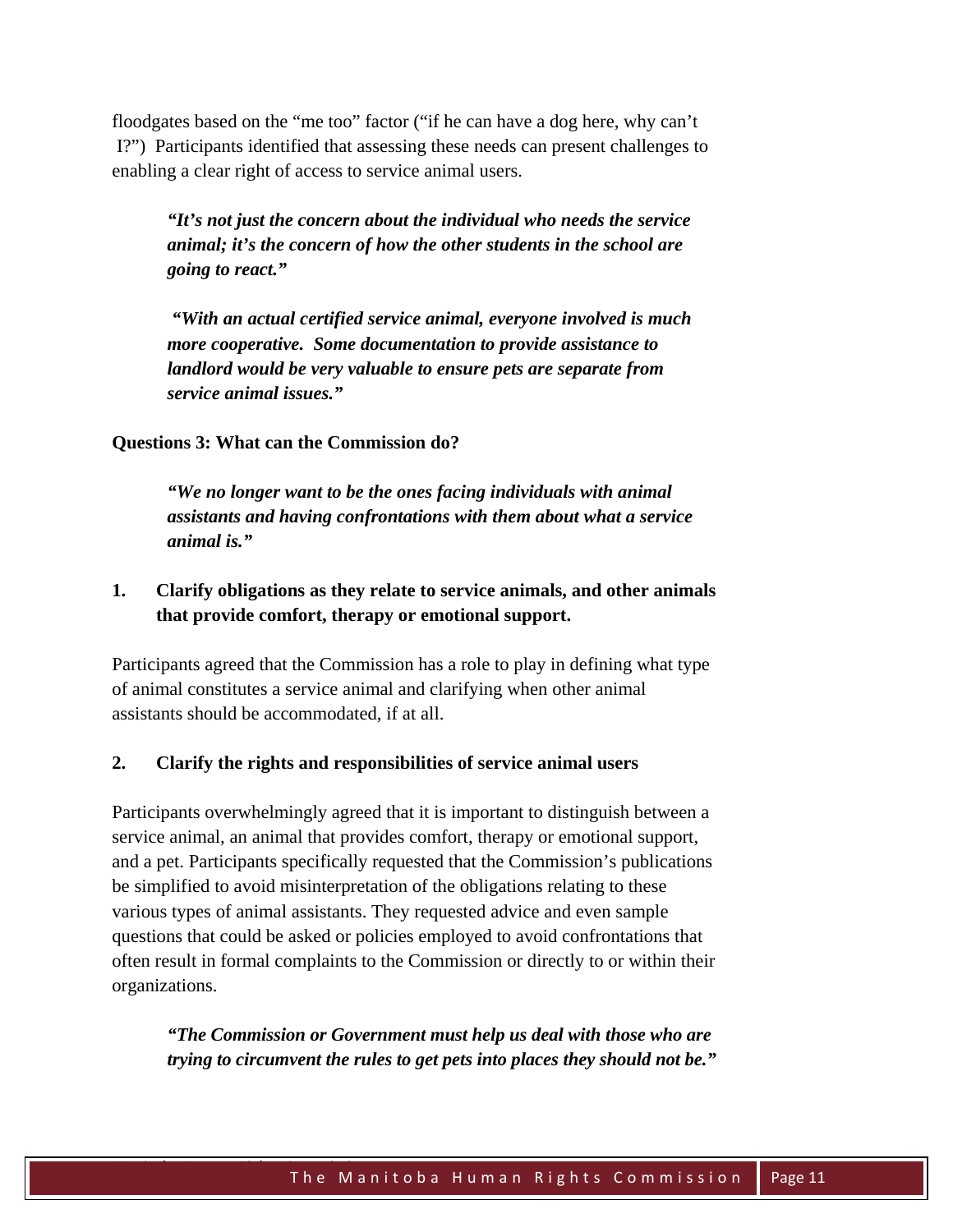#### **3. Educate the public**

Participants suggested that education or awareness materials should be targeted towards certain groups. In addition, education should be provided to some professional groups such as human resource specialists, doctors and others in the medical field, and teachers or school administrators, on the rights and obligations in *The Code* relation to the use of service animals.

*"You can get a doctor that writes a note to say just about anything. I think there needs to be some education of the medical profession."* 

**Question 4: What about standardizing training and identification of service animals?** 

*"Isn't there anything identifying, a piece of paper or document or something, that truly can identify these animals. I don't get why that's such a difficult thing."* 

*"There may be a divergence on how to address the problem, but everyone wants to protect rights."* 

#### **1. Service animals should be consistently identified**

Many participants strongly supported a standard means of identifying service animals, which could include a certification process that would result in service animal users carrying a card or other form of identification to demonstrate that they rely on a service animal. They suggested that this would help avoid confrontations in public and assure everyone that service animal users are welcome. Service animal users had mixed views about this issue but most were cautious. Their concerns ran from the cost associated with a certification and renewal process to having to constantly show identification at every store or venue they enter. It appeared that participants were at times confused regarding the difference between identification and certification.

#### **2. Governments need to get involved**

Participants noted that when it comes to service animals, some provincial legislation is outdated. This leads to confusion. Some participants suggested that more government regulation around the certification or identification of service animals would be helpful to avoid unnecessary confrontations. Many participants suggested that the government could develop a process to certify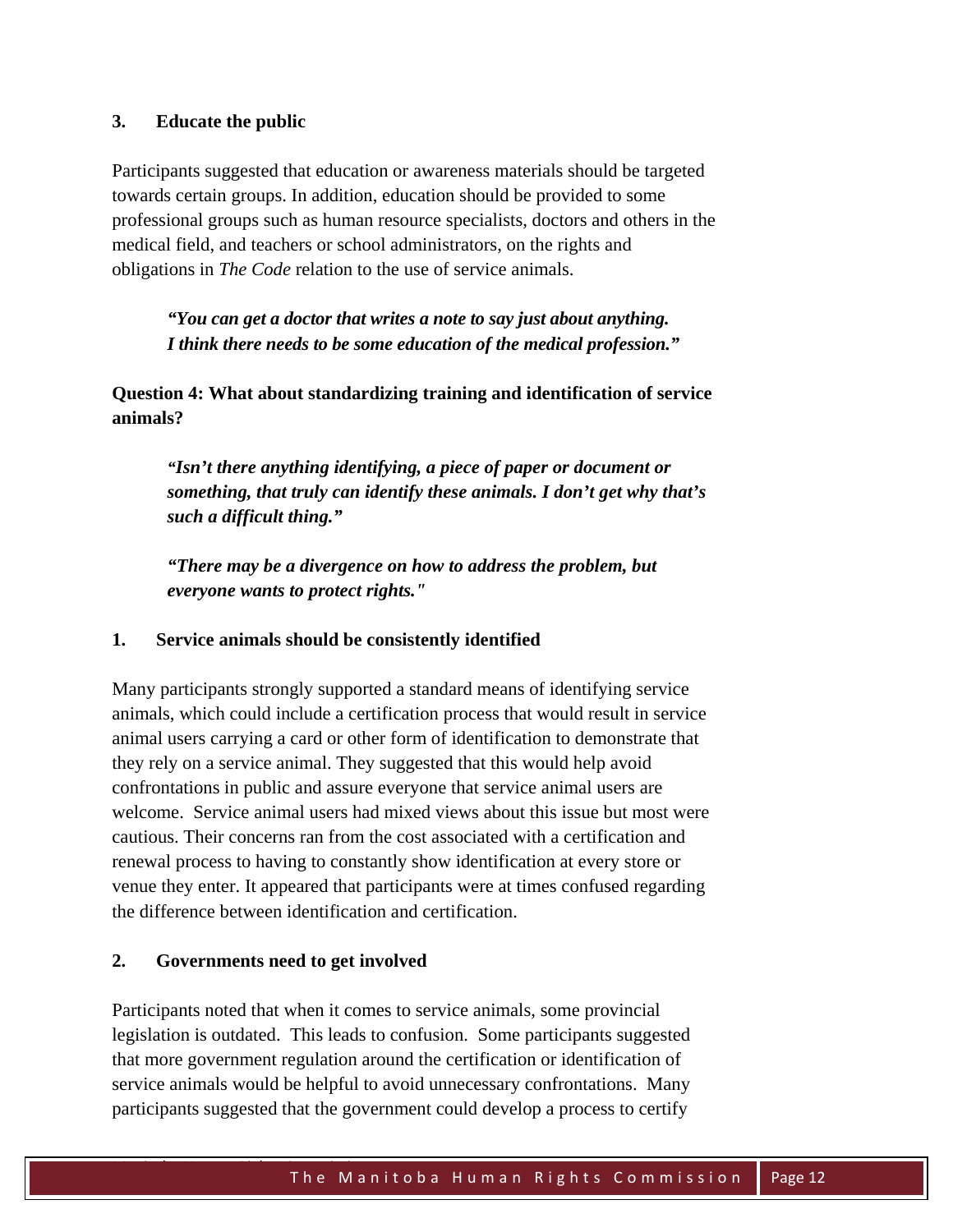service animals so that they would be consistently identified and that this process should include consideration of how the animal has been trained. Some participants clarified that whether or not an animal is professionally trained should not matter as long as the animal is well trained.

*"Service animals should be under control at all times. The animal should be harnessed, leashed, or tethered, unless these devices interfere with the work or task that they perform, or the individual's disability prevents using these devices. In those instances, the individual relying on the animal must maintain control of the animal through voice, signal or other means."* 

## **3. Stakeholders should partner and coordinate with each other about setting standards around the identification of service animals**

Participants suggested that the government should consider developing a standardized identification process for service animals. Suggestions included partnering or utilizing: Assistance Dogs International, which certifies training facilities not animals; St. John's Ambulance, noted for its therapy dog training and the "good neighbour test"; and/or MSAR's Courageous Companions (*see Appendix 5*), an organization involved with the PTSD program in the Canadian Forces. The Government of Manitoba could also work with other provincial governments to develop and implement national standards which would make travelling from province to province with a service animal much less difficult.

#### **4. Training programs should be consistent but to what standard?**

Most participants agreed that service animals must be trained to acceptable standards. The question was raised, "What are acceptable standards and who sets them?" The response was mixed. Some suggested that service animals should be professionally trained and follow professional standards. Some participants suggested that self trained or non-professionally trained animals do not meet the definition of service animal in *The Code*. Others suggested that an individual with a disability should be free to train their animal in the manner of their choice. Still others suggested that the focus should move away from who does the training to creating a standard to which all service animals are trained as it relates to the behaviour and public conduct of the animal.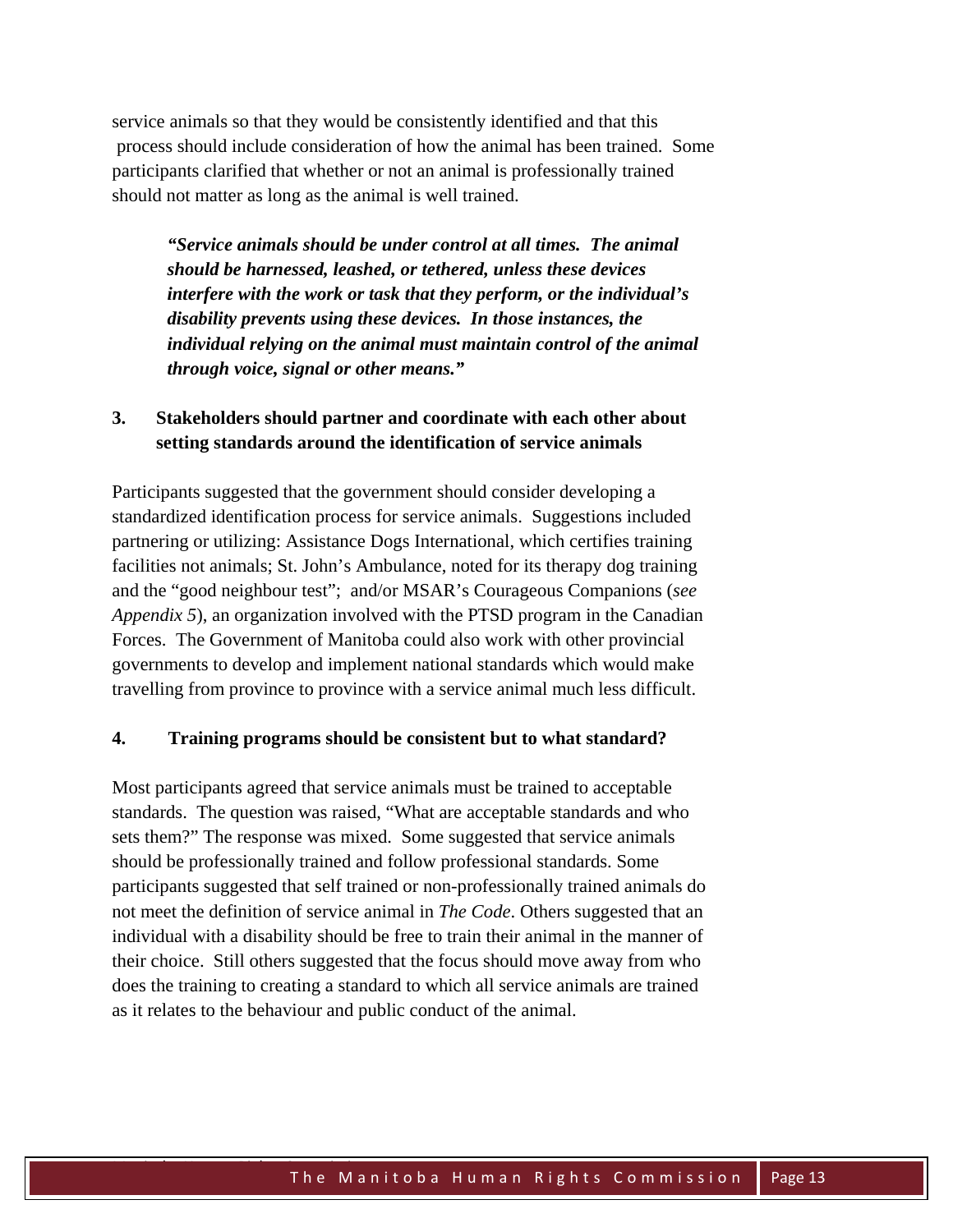## *Conclusions*

It should come as no surprise that service animal users continue to face barriers, which include challenges gaining access to public spaces. Many employers, service providers and landlords appear to lack understanding about the use of service animals generally, and may be confused about their responsibilities under *The Code.* 

These groups appear to want clear direction on their legal obligations as they relate to service animal users, including advice about the information they are entitled to ask for and specific examples about what might be reasonable and non- discriminatory conduct in certain situations. The need for clarity seemed to relate in large part to the increasing prevalence of individuals who rely on animals for comfort, therapy or emotional support, that might not meet the definition of "service animal" in *The Code,* who request accommodation in certain circumstances. These groups also appear to be seeking confirmation that service animal users have obligations relating to maintaining care and control of their animals in public.

Participants agreed that more public education is necessary and that the Commission has a responsibility to assist in this effort.

There is no doubt that education is an important element, but there are other factors that must also be addressed. For example, is the current definition of service animal sufficient? How is this definition interpreted? If service animals are trained, who trains them? Are training standards needed or not?

Service providers, for the most part, want to do the right thing but find a lack of clarity results in confusion and sometimes confrontation with service animal users. Service providers want to avoid confrontation, but to do this they need to know how to identify a service animal and what questions may be appropriate to ask.

Some service providers quoted provincial legislation as the basis for refusing service animals on their premises.

Competing rights are too often used as an excuse for not respecting service animal users' rights – from allergy concerns to a fear of dogs.

Persons with invisible disabilities using service animals face even more barriers due to the lack of awareness of what service animals are now able to do.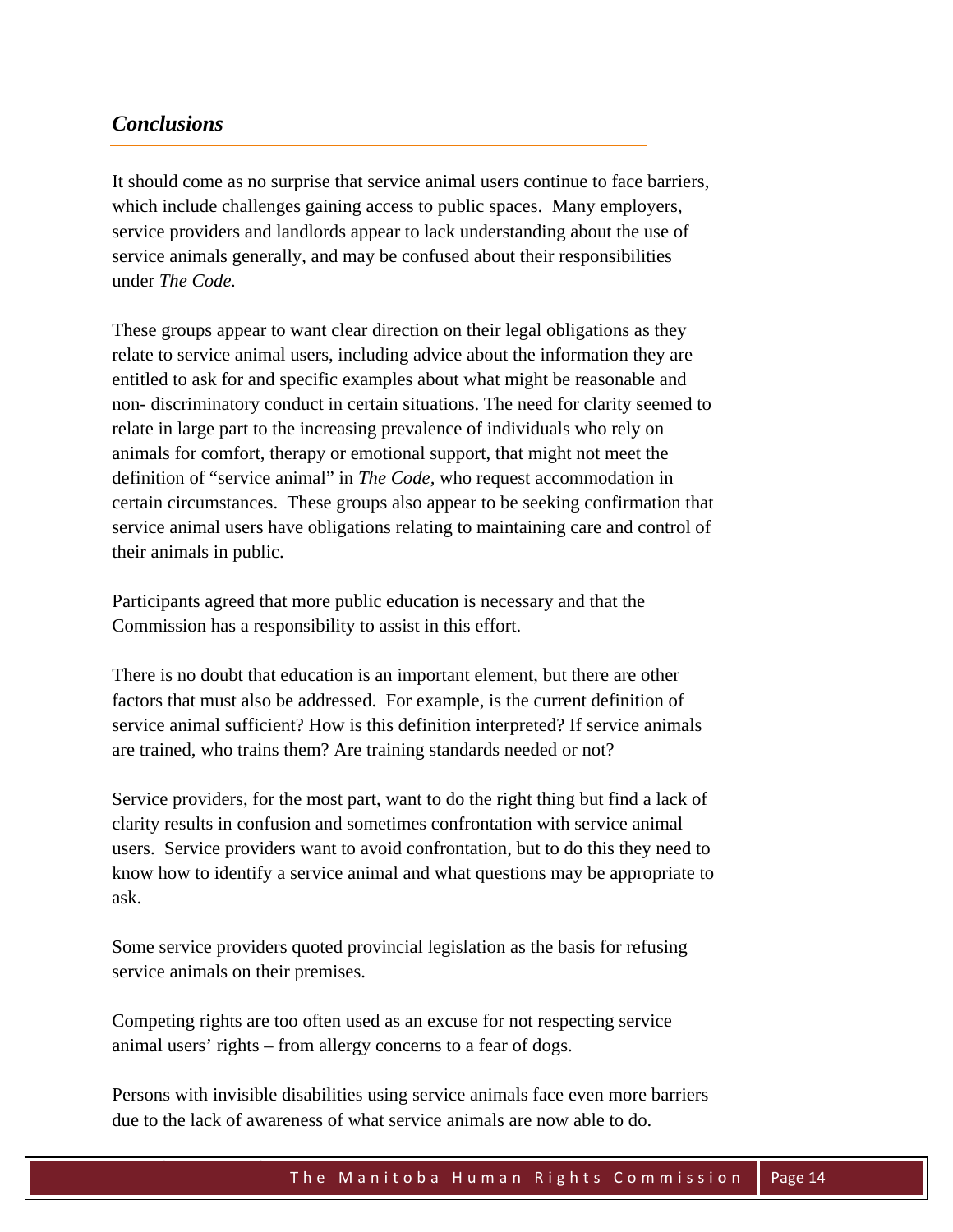Other identified barriers were hidden costs and the requirement to make special arrangements because of the presence of a service animal.

Most service animal users agree it is up to them to be responsible owners.

It was suggested that building awareness about service animals often falls on the shoulders of service animal users who have begun to suffer from "education fatigue."

Finally, it was clear that there are differing opinions on whether it would benefit the public to have a process whereby the provincial government or other body took responsibility for certifying a service animal or service animal user, providing an identification card that could then be used by a service animal user to gain access in employment, services available to the public and housing for example. Reactions were mixed about whether there was a related role for government to play with respect to setting training standards for service animals, but what was clear was that participants agreed that some form of standardized identification of service animals could be of assistance to service animal users and the public.

The criteria for meeting the definition of "service animal" was not, however, discussed in detail and again, it was suggested that the Commission address this point.

Unlike some other provinces, Manitoba does not have any laws which provide for standardized identification of service animals. In both Alberta and British Columbia, a person can apply to the provincial government for a certificate/ identification indicating the dog is a service animal, if the animal has been trained by an approved school. *(Appendix 5 and 6 Synopsis of the Laws affecting the Registration of Service Animals in British Columbia and Alberta).* Whether or not this type of legislation is successful is not known, but some service animal users and service providers, employers and rental property owners consider this a step forward.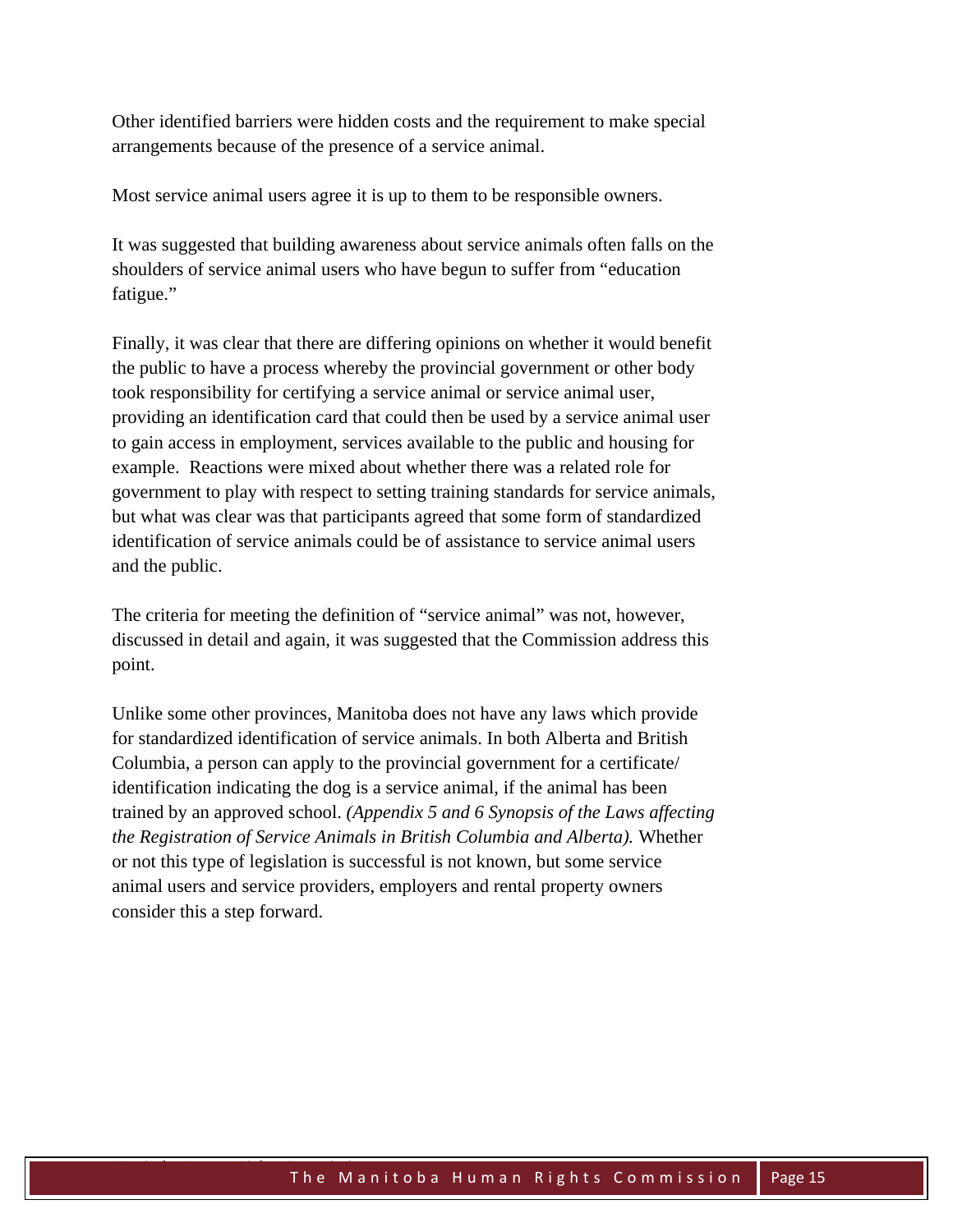## *Recommendations*

During the consultations, the Commission committed to reviewing the input from participants with a view to developing recommendations or action items to address what it identified as needs by the public.

The consultations provided an informative and useful context for understanding the scope and breadth of the barriers faced by service animal users, and the confusion and uncertainties experienced by employers, landlords and service providers.

Because the Commission is mandated by the provincial government to administer *The Code,* which includes educating Manitobans about human rights and prevention of discrimination in certain areas, it is incumbent that the Commission respond to many of the key issues raised during the consultations. The Commission has acted accordingly, developing detailed action items that it is in the process of implementing.

The recommendations that follow also involve the Commission's involvement but are dependent on collaboration between other stakeholders or groups.

#### **Action Items:**

- 1. The Commission will provide this report specifically to the Government of Manitoba and request that the Government review existing legislation to ensure that it is consistent with the definition of "service animal" as it is defined in *The Code*.
- 2. The Commission will develop public awareness materials that provide information about service animals and the extent to which they are used by individuals with disabilities. The materials will specifically focus on the rights and responsibilities of service animal users under *The Code*  and the corresponding obligations of employers, service providers such as restaurant and retail owners, and landlords and condominium boards.
- 3. The Commission will develop a series of Fact Sheets that are topic specific. These topics may include: What is a service animal? Who uses serv*ice anima*ls? How do I distinguish between a service animal and an animal that provides comfort, therapy or emotional support? Rights to access and accommodation of service animals in public establishments such as restaurants, stores, theatres, and public transportation.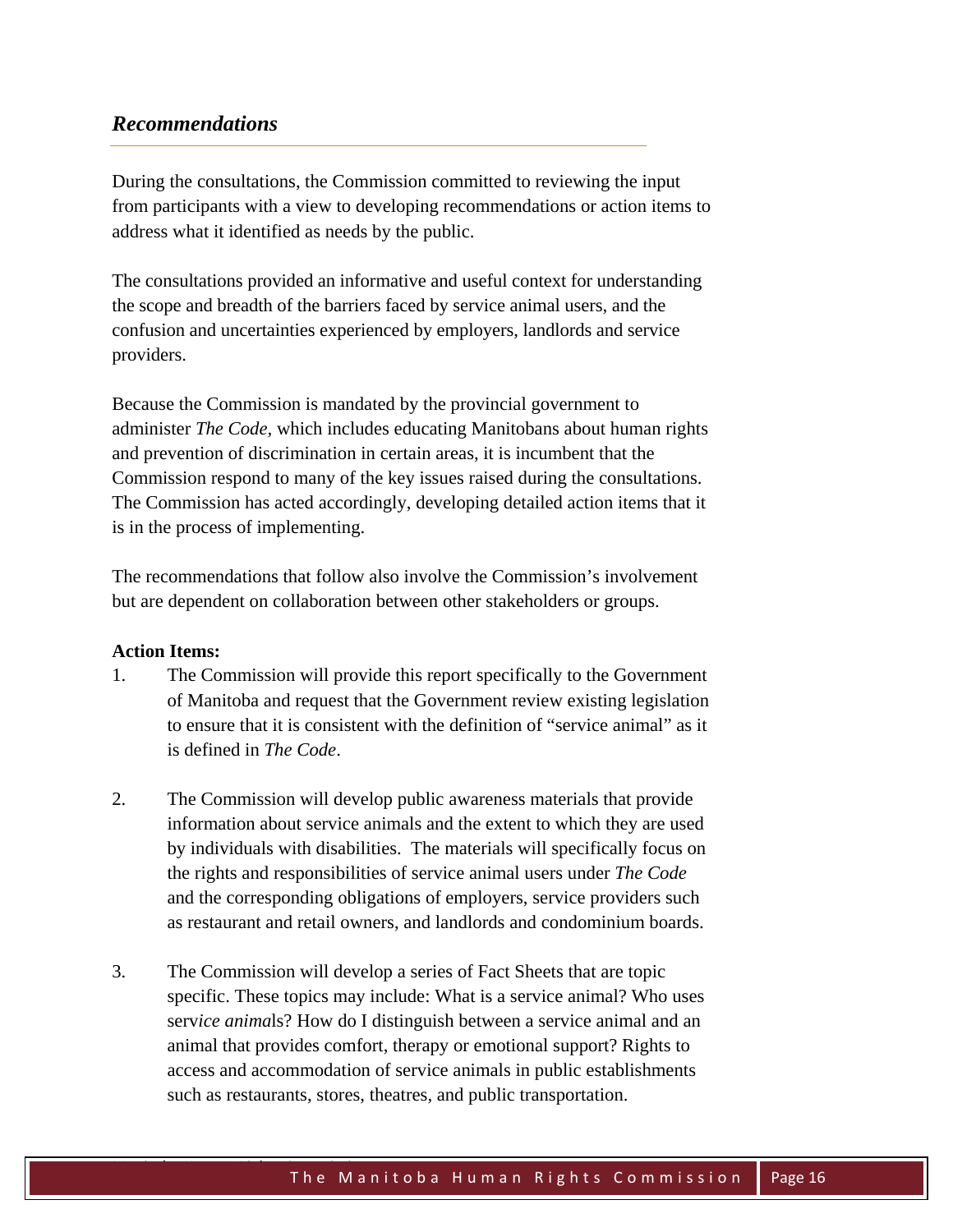- 4. The Commission will continue to review and update, as necessary, its existing policy and Guideline as it relates to service animals.
- 5. The Commission will share this report and its other work on service animals with the Canadian Association of Statutory Human Rights Agencies (CASHRA) to initiate further discussion about this issue on a national level.
- 6. The Commission will ensure that information about service animals is integrated into all applicable Commission education and outreach activities.

#### **Recommendations for Collaborative Action:**

The Commission, representatives of the Government of Manitoba and selected stakeholders develop a working group to further discuss the elimination of barriers for service dog users. The Commission would assist by drafting terms of reference for this working group. Initial topics for discussion may include determining if educational programs will be sufficient to address key issues identified during the consultation process and whether further steps should be taken to consider a certification or standardized identification or training process for service animals or service animal users.

- 1. The Commission and organizations such as the Retail Council of Canada, Manitoba Hotel Association, school boards, Professional Property Managers Association and the Manitoba Restaurant and Food Services Association work together to build understanding about the use of service animals and related legal obligations under *The Code*.
- 2. The Commission and the Government of Manitoba work together to develop an awareness campaign that may include producing advertisements/public service announcements for television and radio about the role of service animals and the protections under *The Code*.

## *Acknowledgements*

The Commission would like to thank those who contributed to this consultation process.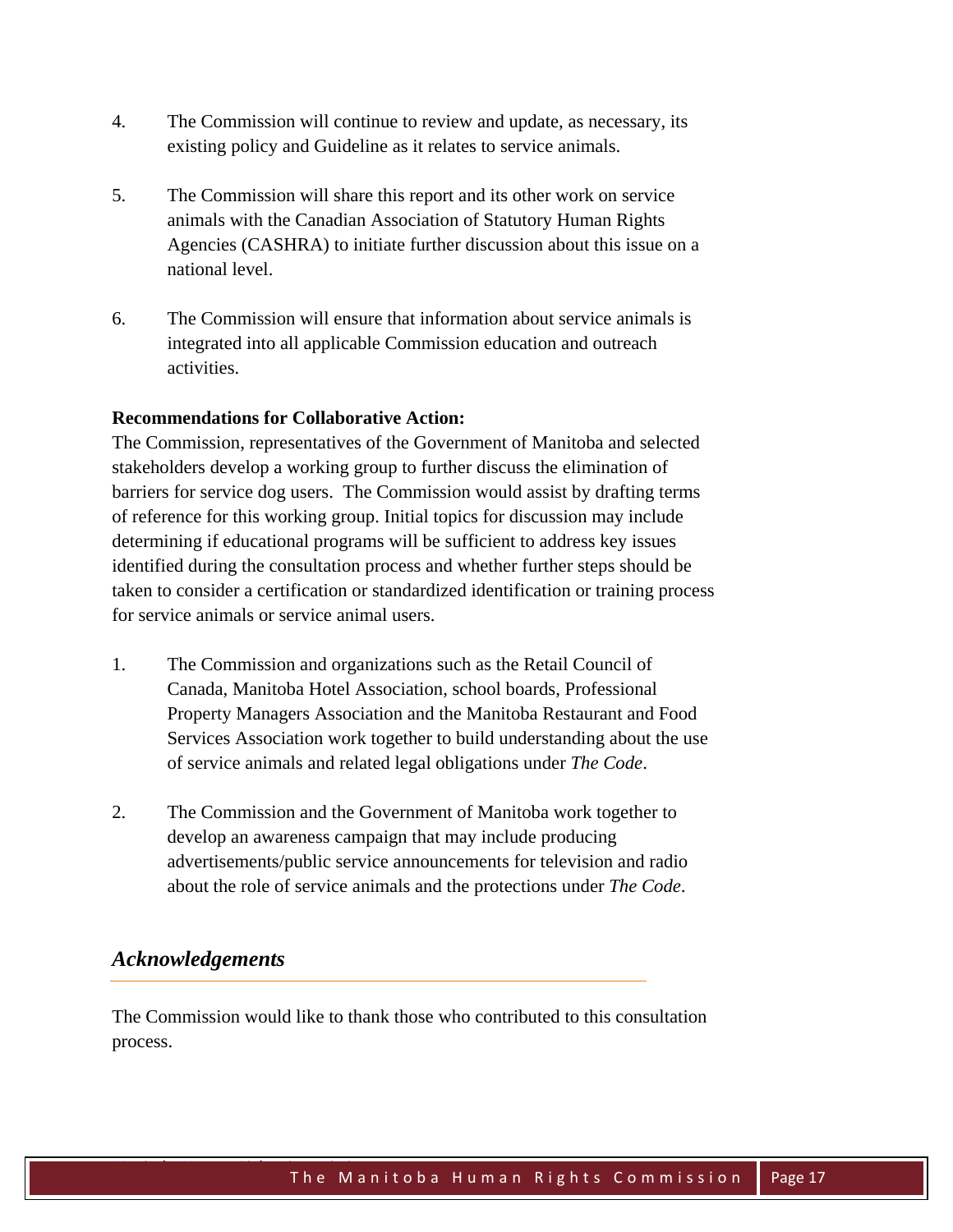## *Appendices*

#### **1.** *Issues Committee and Working Group:*

Issues Committee: Joan Hay, Yvonne Peters, Azim Jiwa, Tanya Buschau, George Sarides, Patricia Knipe, Jayson Laplante

Working Group: Azim Jiwa, Tanya Buschau, George Sarides, Patricia Knipe, Jayson Laplante, Isha Khan, Heather Unger, Joshua Shaw, and Pam Roberts

#### **2.** *Public Consultation Paper June 10, 2014*

#### **Introduction**

The Manitoba Human Rights Commission is asking for your views on a range of issues relating to the use of service animals. The purpose of this Consultation Paper is to obtain feedback from community stakeholders including users of service animals as well as employers, landlords and service providers that will allow the Commission to assess what additional steps may be taken to ensure that the public is aware of both the rights and the responsibilities involving individuals who use service animals.

## **Why is The Manitoba Human Rights Commission reviewing the issue of service animals and accommodation?**

Manitoba, like many other provinces and territories, has human rights laws preventing discrimination against service animal users. The Commission frequently receives inquiries and complaints where there is an allegation that a person who uses a service animal for their visible or invisible disability has not been reasonably accommodated. However, often there are situations where a landlord, employer or service provider realizes they have an obligation to accommodate a service animal user but they are unsure as to whether or not a particular animal is in fact a service animal. We are aware that in other jurisdictions there have been instances of individuals suggesting that their pets are service animals and we want to take proactive and preventative steps to prevent confusion. Also, we believe that the public needs to learn more about service animals beyond the traditional guide dogs used by people with visual disabilities.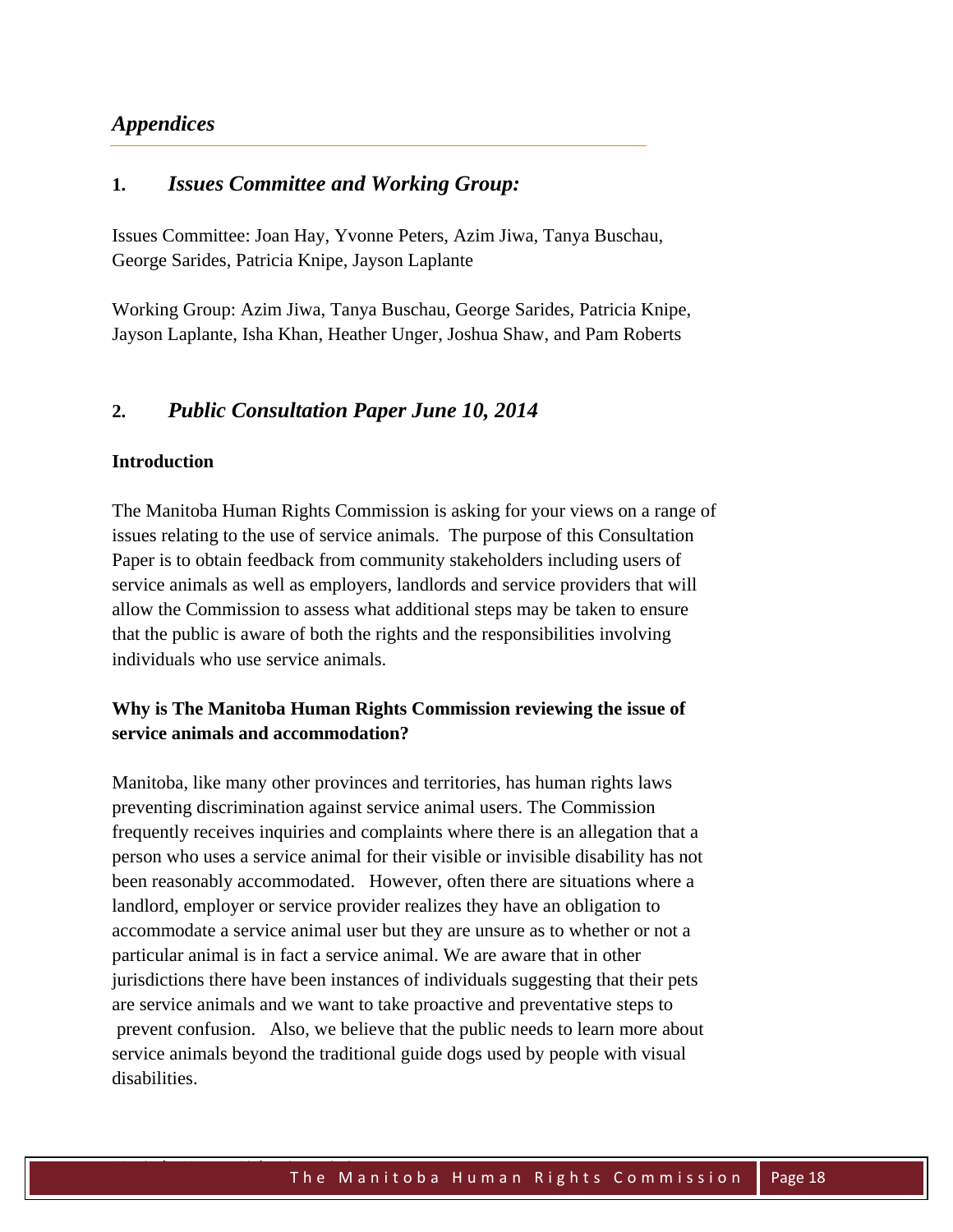Unlike some other provinces, Manitoba does not have any laws which provides for certification or identification of animals deemed to be service animals. In both Alberta and British Columbia a person can apply to the government for certificate/identification indicating the dog is a service animal, if it has been trained by an approved school.

The Manitoba Human Rights Commission is considering what, if anything, we can do to increase awareness of rights and responsibilities regarding the use of service animals, so as to reduce barriers that interfere with the accommodation of those who require service animals and to clarify what is considered a service animal.

#### **What is the Manitoba Human Rights Commission?**

The United Nations Universal Declaration of Human Rights declares that "All human beings are born free and equal in dignity and rights" and recognizes and respects the value of all people. In Manitoba, this ideal has been translated into law by *The Human Rights Code* ("*The Code*") which protects individuals and groups in Manitoba from discrimination. The Human Rights Commission is an agency created by the Provincial Government in accordance with *The Code* to accept, mediate and investigate complaints, as well as to present complaints before an independent adjudicator. It also promotes respect for human rights and educates the public about human rights.

#### **What are the protections under** *The Human Rights Code***?**

Discrimination under *The Code* is treating a person or group differently, to their disadvantage and without reasonable cause, on the basis of an *applicable characteristic*, such as ancestry, age or disability, including reliance on a service animal. It also includes failure to accommodate special needs related to these characteristics.

*The Code* applies to activities such as rental of premises, employment and services (such as schools, restaurants, public transportation, community centres and restaurants).

## **What are the current protections under** *The Human Rights Code* **with respect to discrimination regarding individuals who use service animals?**

Currently, *The Code* prohibits discrimination on the basis of disability, including reliance on a service animal, unless the discrimination is reasonably necessary.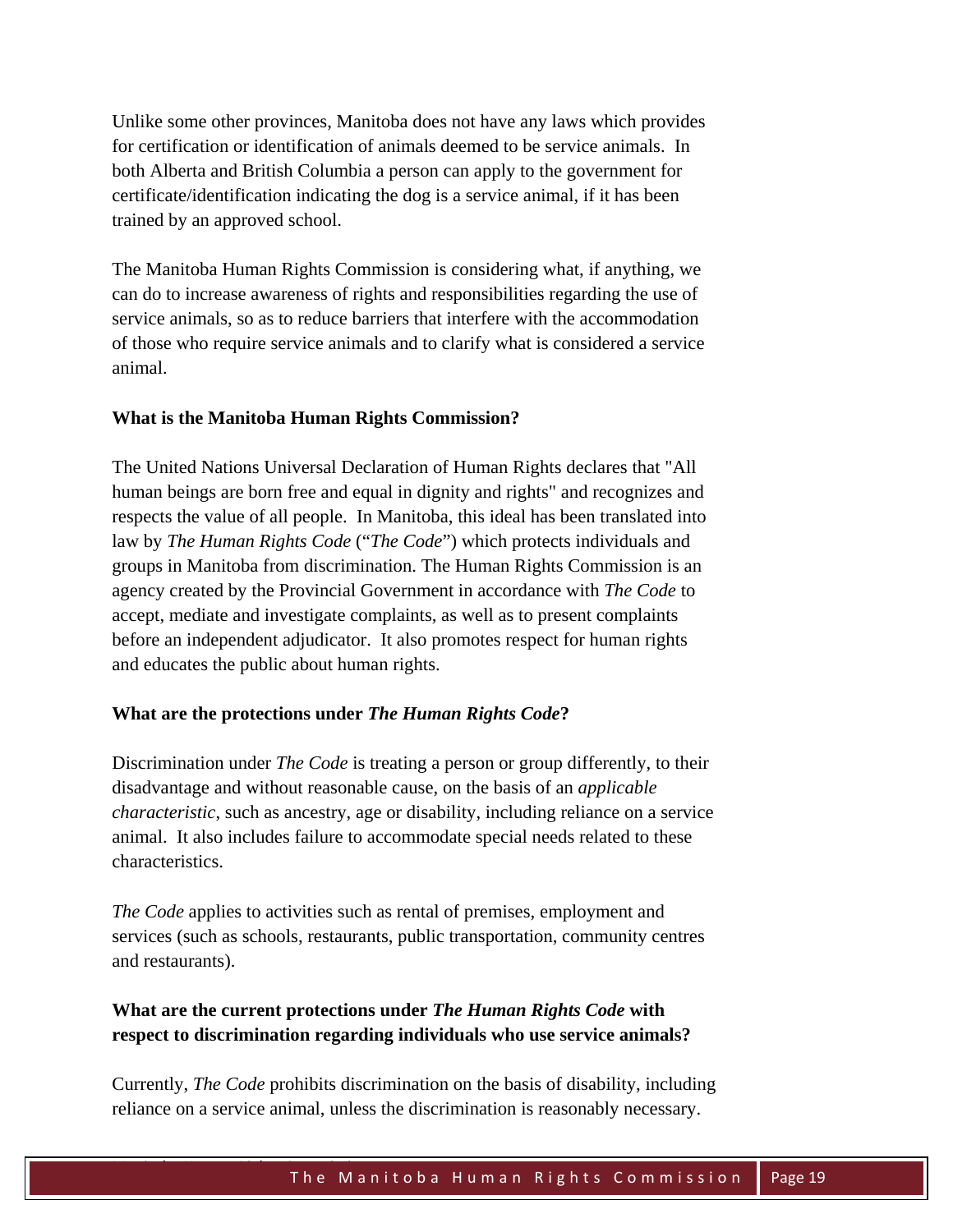It is very rare that it would be acceptable to discriminate against a person for using a service animal.

For example, even if a landlord has a "no pet" policy, such a policy should not apply to service animals. This also means that services available to the public should generally allow service animals even where animals are usually not allowed, such as restaurants and public transportation.

## **What is a service animal under** *The Code***?**

"Service Animal," is defined in *The Code* as "an animal that has been trained to provide assistance to a person with a disability that relates to that person's disability." The disability can be visible (example: visual impairment) or invisible (example: epilepsy).

In its policies the Commission sets out factors to consider in determining whether or not a particular animal meets the definition of a service animal. Factors include:

- 1. Does the animal work or perform a task for a person with a disability that relates to the person's disability?
- 2. Has the animal been individually trained to do work or perform a task for a person with a disability that relates to the person's disability?

Examples of work or tasks referenced above include:

- guiding a person who is blind or visually impaired;
- b. alerting a person who is deaf or hearing impaired;
- c. pulling a wheelchair;
- d. alerting or protecting a person who is having a seizure;
- e. reminding a person to take their medication;
- f. calming a person with Post Traumatic Stress Disorder during an anxiety attack.

Based on the above considerations, it is acknowledged that service dogs remain the most common form of service animal. Dogs or other animals that solely provide comfort or emotional support do not fall under subsection 9(2) (l) of *The Code.*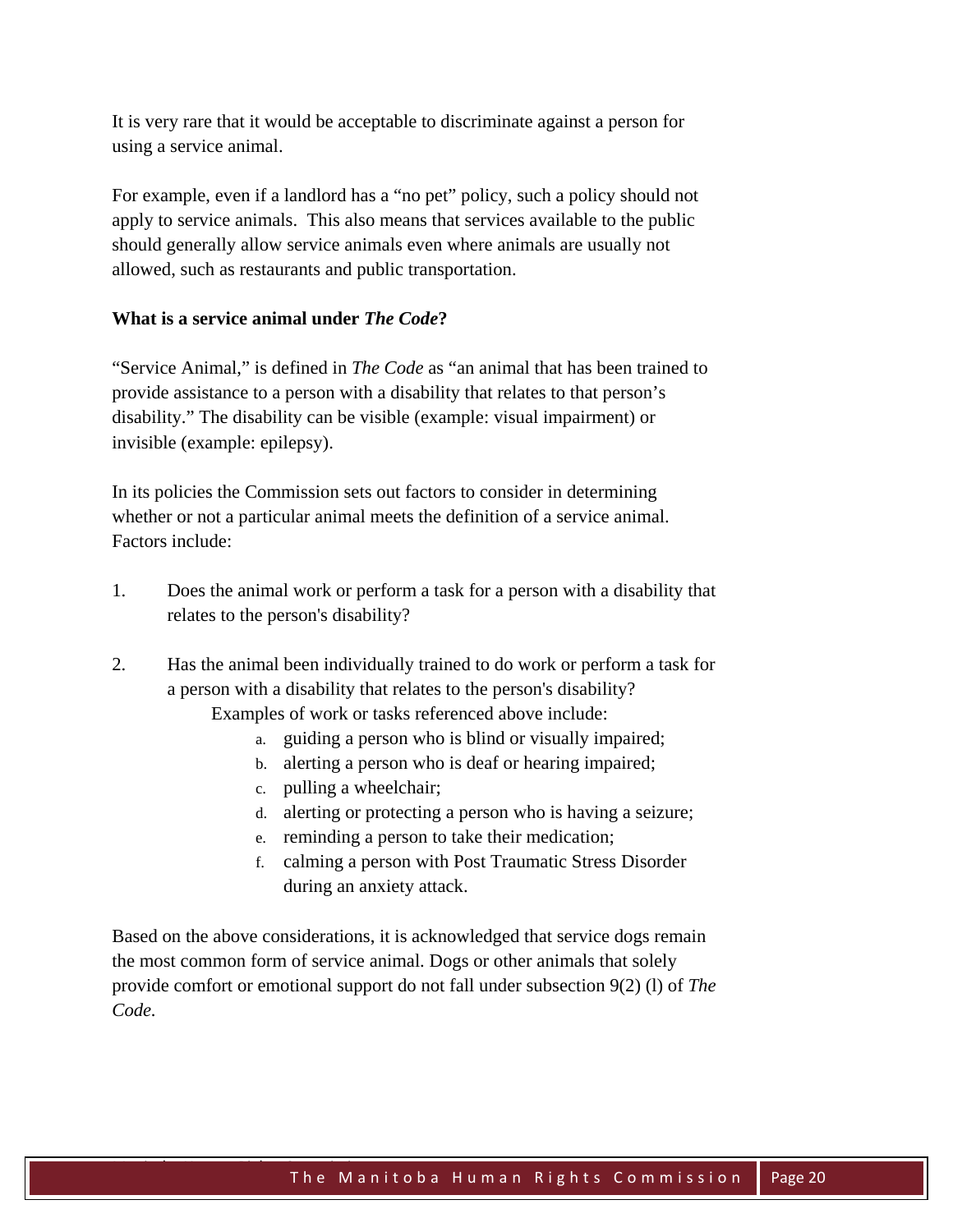#### **Is there other provincial legislation dealing with Service Animals?**

*The Service Animals Protection Act* (not administered by the Manitoba Human Rights Commission) makes it an offence to touch, feed or interfere with a service animal. In that Act, "service animal" means an animal;

- a. trained to be used by a person with a disability for reasons relating to his or her disability; or
- b. trained to be used by a peace officer in the execution of his or her duties; or
- c. trained to be used by a person who is authorized by a peace officer to assist peace officers in their duties.

#### **Questions to consider**

- 1. What barriers do users of service animals face?
	- a. What type of locations/situations present the greatest challenges?
- 2. What questions or concerns arise for people providing services, housing or employment to those who use service animals?
- 3. What can the Commission do to ensure that everyone is are aware of their rights and obligations?
- 4. Is not having provincial standards and identification for service animals problematic?
	- a. Would it be beneficial to have provincial standards and identification?
	- b. Would there be any concerns with having provincial standards and identification?
	- c. Who would be the appropriate authority to enforce/issue such identification? Government? Other?
	- d. What factors should be considered when determining appropriate standards?

The Commission is inviting you to participate in a roundtable community discussion to further discuss this issue:

When: Wednesday September 24, 2014 2pm-4pm Where: To be determined Please RSVP no later than August 29, 2014 Toll free: 1-888-884-8681; hrc@gov.mb.ca; www.gov.mb.ca/hrc

**Please help us keep this event scent free and advise if you require any accommodation such as large print or a sign language interpreter.**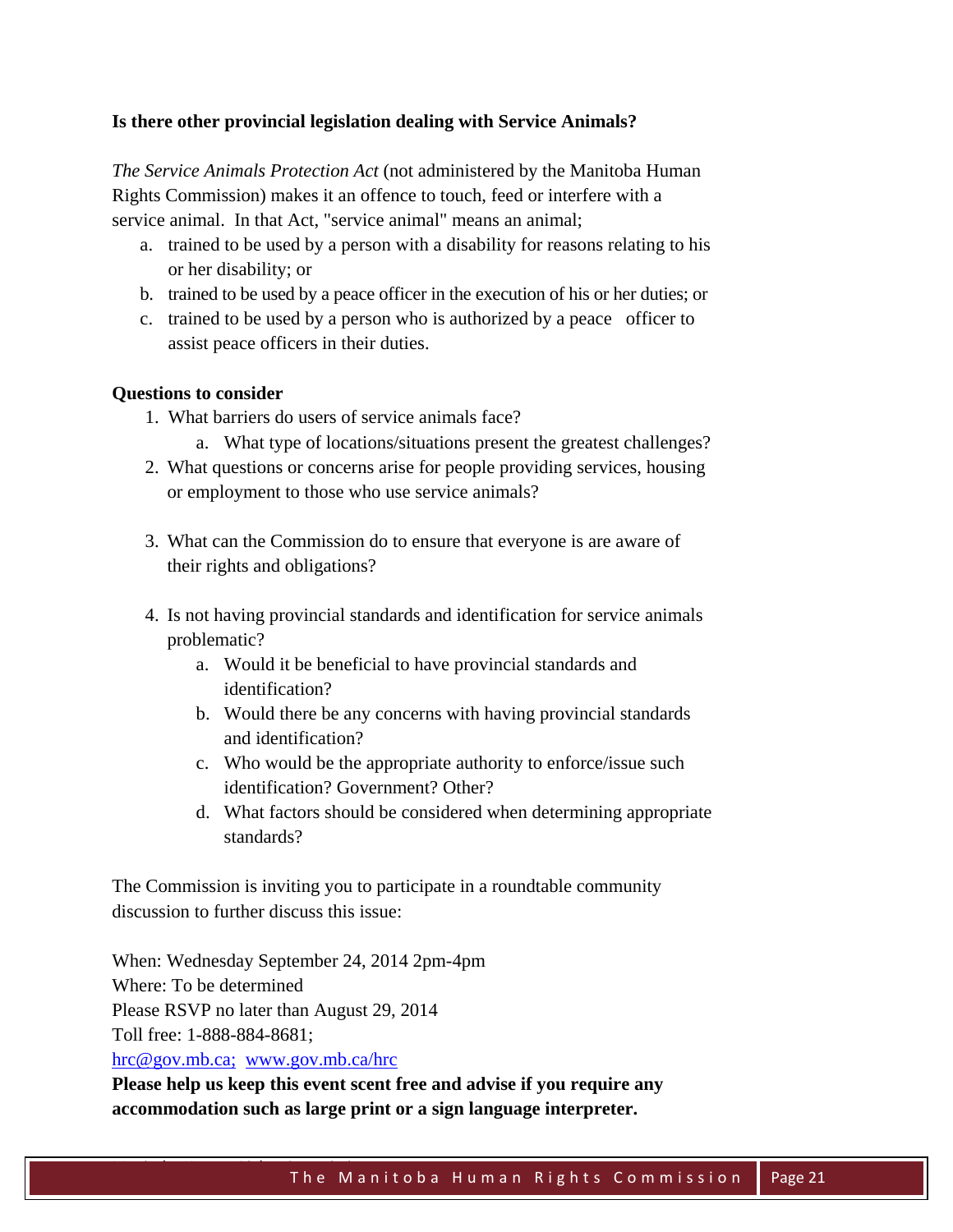## *3. Service Animal Consultation Agenda*

- 1. Welcome & overview of *The Code* (5 min) Azim Jiwa Executive Director, The Manitoba Human Rights Commission
- 2. Brief overview of discussion paper  $\&$  introduction of facilitator (5 min) Yvonne Peters, Chairperson, Manitoba Human Rights Board of **Commissioners**
- 3. Overview of facilitated discussions to follow (5 min) Sarah Lugtig, Facilitator (Winnipeg), Isha Khan, Facilitator (Brandon) and Legal Counsel, The Manitoba Human Rights Commission
- 4. Questions:
	- a. What barriers do users of service animals face? (20 min)
		- What type of locations/situations present the greatest challenges?
			- a) What questions or concerns arise for people providing services, housing or employment to user service animals? (20 min)
			- b) What can the Commission do to ensure that everyone is are aware of their rights and obligations? (20 min)
			- c) Is not having provincial standards and identification for service animals problematic? (25 min)
		- Would it be beneficial to have provincial standards and identification?
		- Would there be any concerns with having provincial standards and identification?
		- Who would be the appropriate authority to enforce/issue such identification? Government? Other?
		- What factors should be considered when determining appropriate standards?
		- 5. Sum up of conversation  $\&$  next steps  $(5)$  Isha Khan
		- 6. Closing Remarks (5 min) Azim Jiwa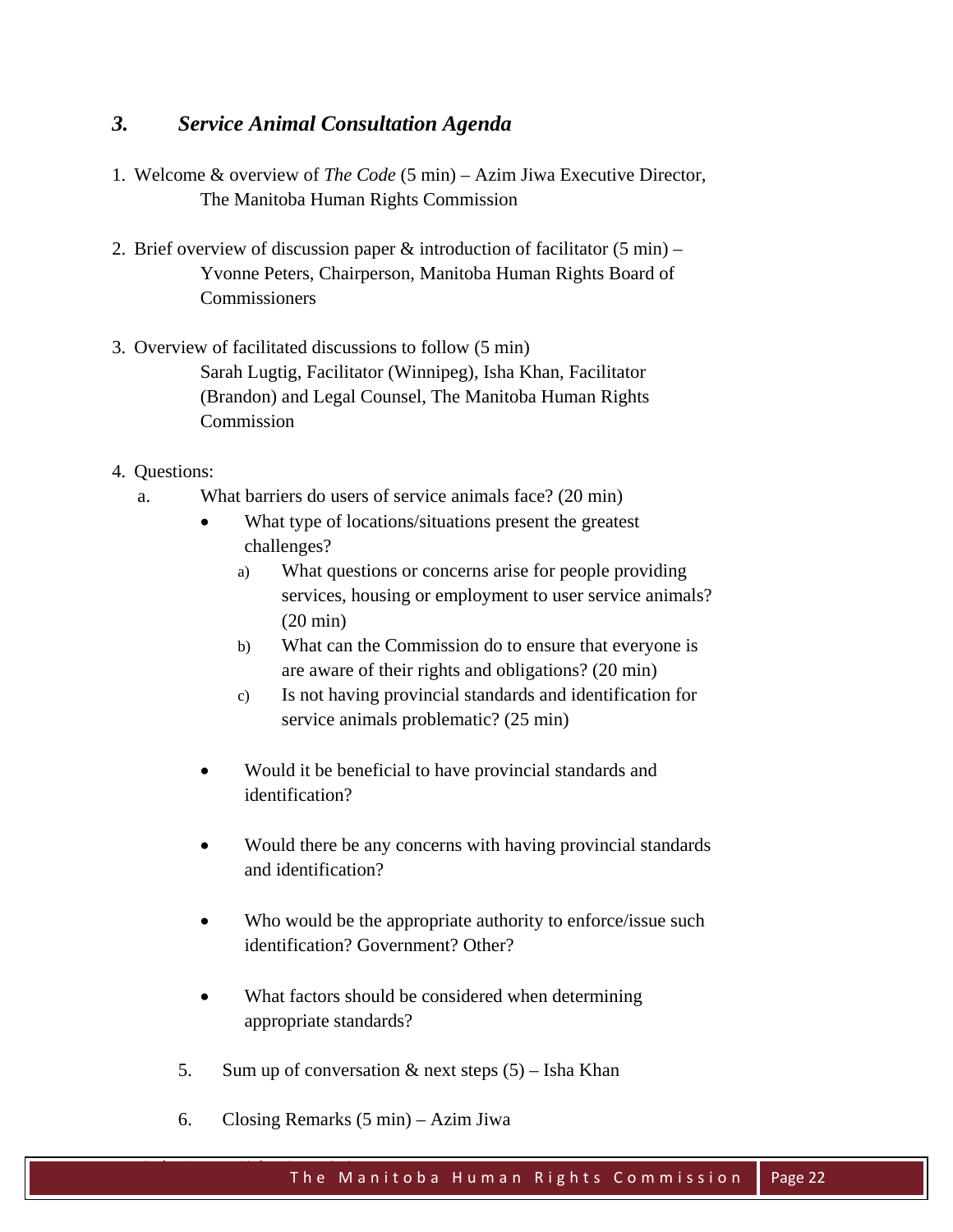## **Question 1: What barriers do service animal users face?**

*"Even the users of the most well-known service animals face barriers."* 

#### **Themes:** *Key issues developed*

## **General lack of public awareness and understanding as to what** *is* **a "service animal?"**

- Those with invisible/mental disabilities face most lack of awareness by the public.
- Service animal users have rights as well as responsibilities
- Responsibility of people who use animals to know their rights. and obligations, including keeping up training and knowing what these animals can and cannot do.
- Newcomers would benefit from education many have never seen a service animal.
- Message: Service animals are allowed wherever the public is invited.
- Many service animal users, although willing to explain the use of their dog, admit to "education fatigue."

## **Service animal users continue to face barriers**

- Restaurant staff the staff is transient, management needs to give constant reminders.
- Still hear that I can't bring in an animal as food is being served.
- Cab companies some citing allergies; others cultural and religious beliefs.
- Hotel/motels many still believe that the Motel Services Act gives them the right to refuse service animals...often quoted.
- Entertainment industry Service animal users have to make special arrangements for floor room for a dog to lie down
- Paying more for having a service animal in some circumstances.
- Service animal users say they communicate needs and then those needs are often ignored (explaining that a service animal is present and still get a small transport vehicle or a driver with "allergies."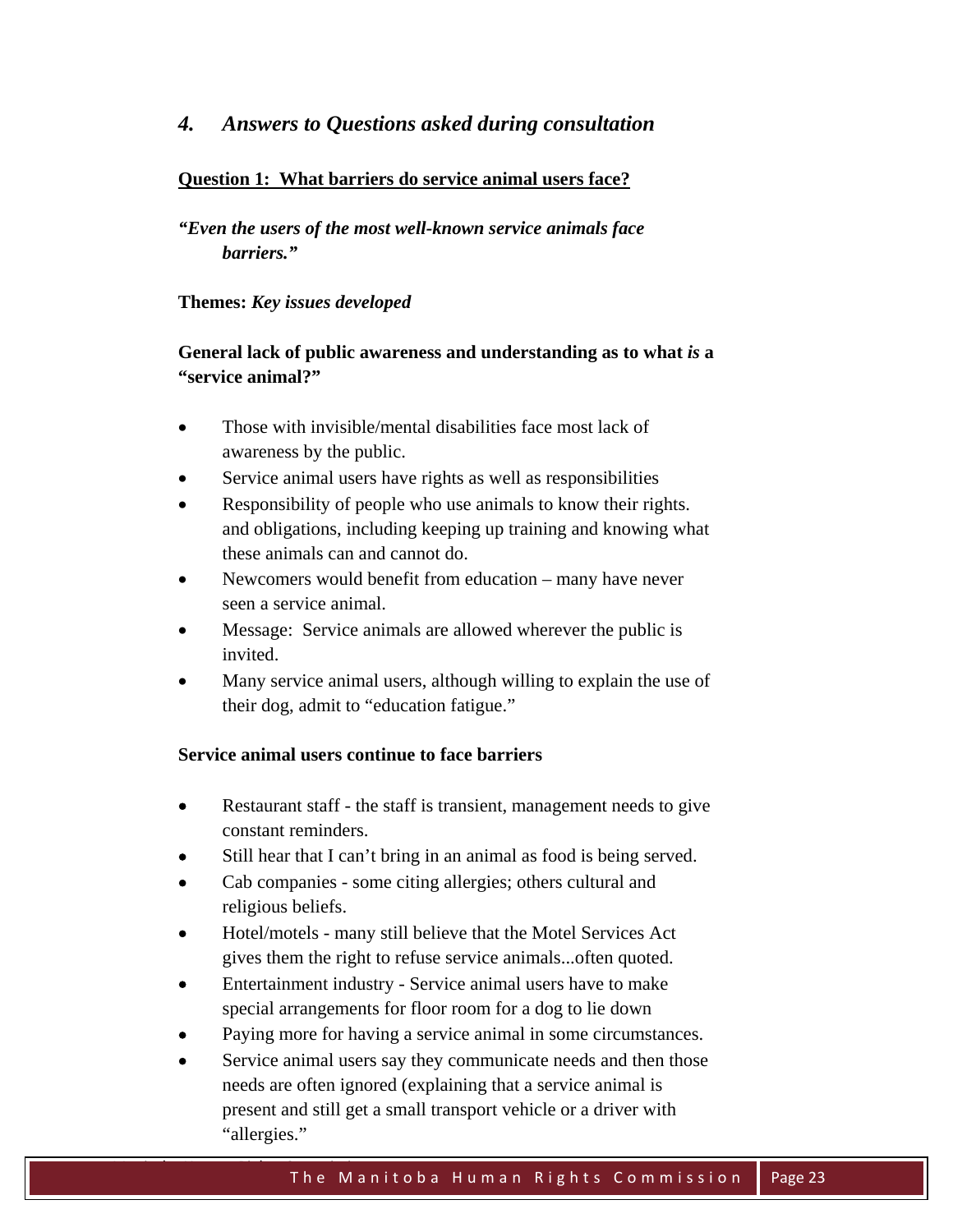## *"The public doesn't know the basic guidelines for service dogs, which makes going out in public an experience in anxiety."*

#### **Question 2: What are the concerns of Providers of Services?**

#### **Themes:** *Key issues developed*

#### **The need for clarity**

- Need checklist of questions-clarity or a tool of sorts.
- Struggles with definitions: Need to understand the difference between service animals and comfort animals and what rules apply separately to different ones.
- Sector specific guides would be helpful. How to verify a service animal?
- Looking for someone to take a leading role.

#### **Competing needs and rights**

- Schools and health care workers especially concerned with competing rights (allergies) and also fear of dogs, which is very real to some young people. Need to know what can be asked regarding training.
- There is a need to be involved before a student, employee or tenant shows up with animal - preparation/assessment time.
- Obligations to look after service animal if user cannot.
- Accountability Who legally holds responsibility if something goes wrong?
- Service providers, employers and rental property onwersare aware and concerned about the existence of online certification, identification and harnesses etc.
- Granting accommodation causes problem with other staff process secretive and needs to be more open to aid understanding
- Comforts animals can cause problems no way of knowing how the animal is trained, often don't understand why and hard to explain. Need to weigh against fears and allergies of tenants.
- There is also the "me too" factor.
- The real underlying issue is the projected potential of a problem arising from an individual entering a public premise with an animal that is, in actuality, not a service animal.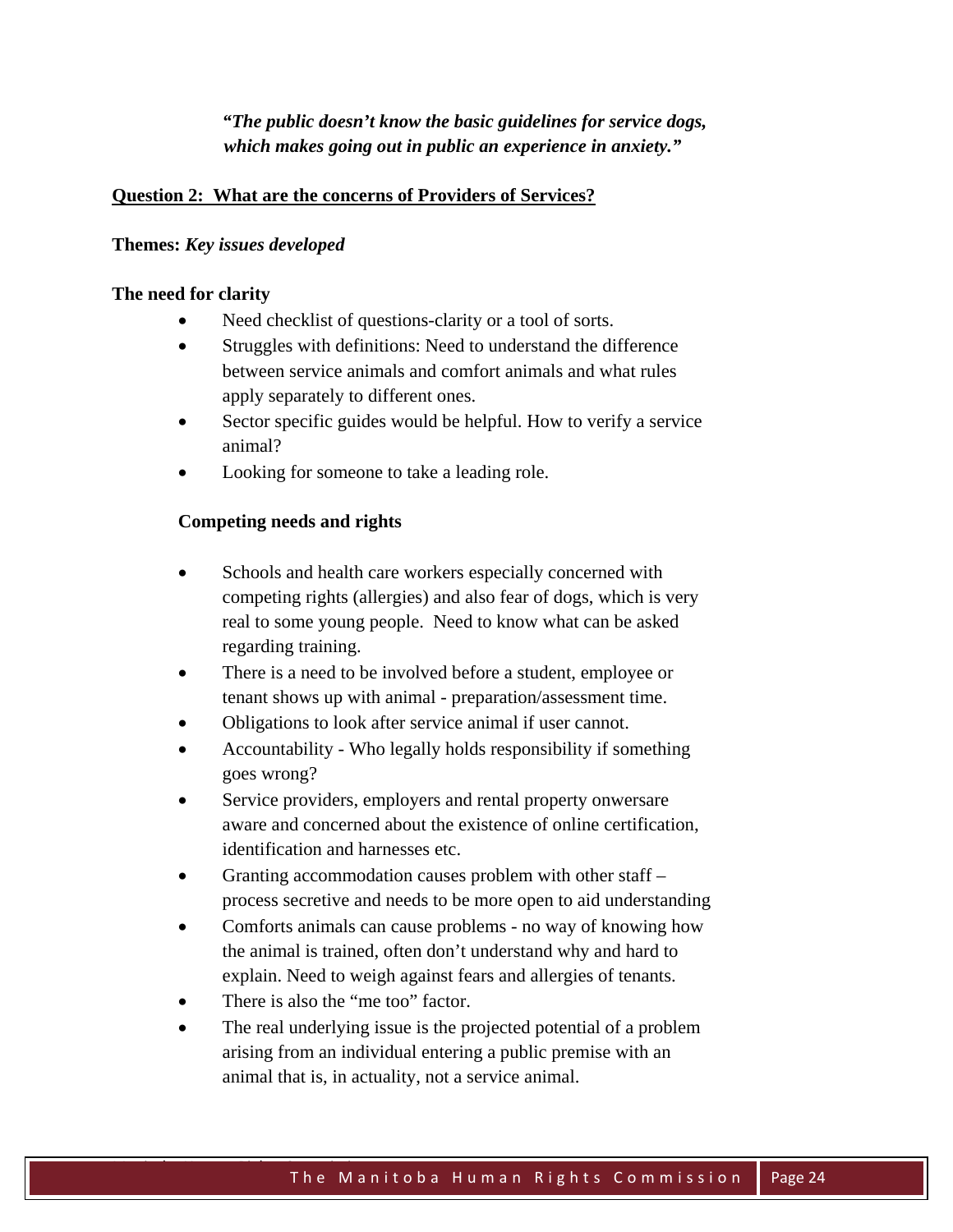Some schools have a mandatory 3-4 month transition period which helps with the education part but can frustrate the users of animal assistants.

*"It's not just the concern about the individual who needs the service animal; it's the concern of how the other students in the school are going to react."* 

*"With an actual certified service animal, everyone involved is much more cooperative, some documentation to provide assistance to landlord would be very valuable to ensure pets are separate from service animal issues."* 

#### **Questions 3: What can Commission do?**

*"We no longer want to be the ones facing individuals with animal assistants and having confrontations with them about what is a service animal."* 

#### **Themes:** *Key issues developed*

**Define the distinction between service animals, therapy animals, and comfort animals.** 

- If MHRC has jurisdiction, they are obligated to come up with a definition which could avoid unnecessary confrontations or having to file a complaint to the Commission; Definition should include what is and what is not a service animal.
- What to know regarding accommodating a person whose animal does not fall under the definition of a "service Dog."

## **Clarify/simplify the rights and responsibilities related to reliance on service animals.**

- Some service providers, employers and rental property owners (especially landlords and restaurant owners find that the Commission's mediation process is skewed against them. It costs money, hurts their reputation and causes hardship simply by the time it takes to be in the process.) Ideally clear definitions and guidelines would prevent everyone from having to go to the Commission, especially if there is good will on both sides.
- Service animal users say they would like guidelines in particular circumstances, spe**c**ifics like having enough space in a vehicle or taking the dog to toilet.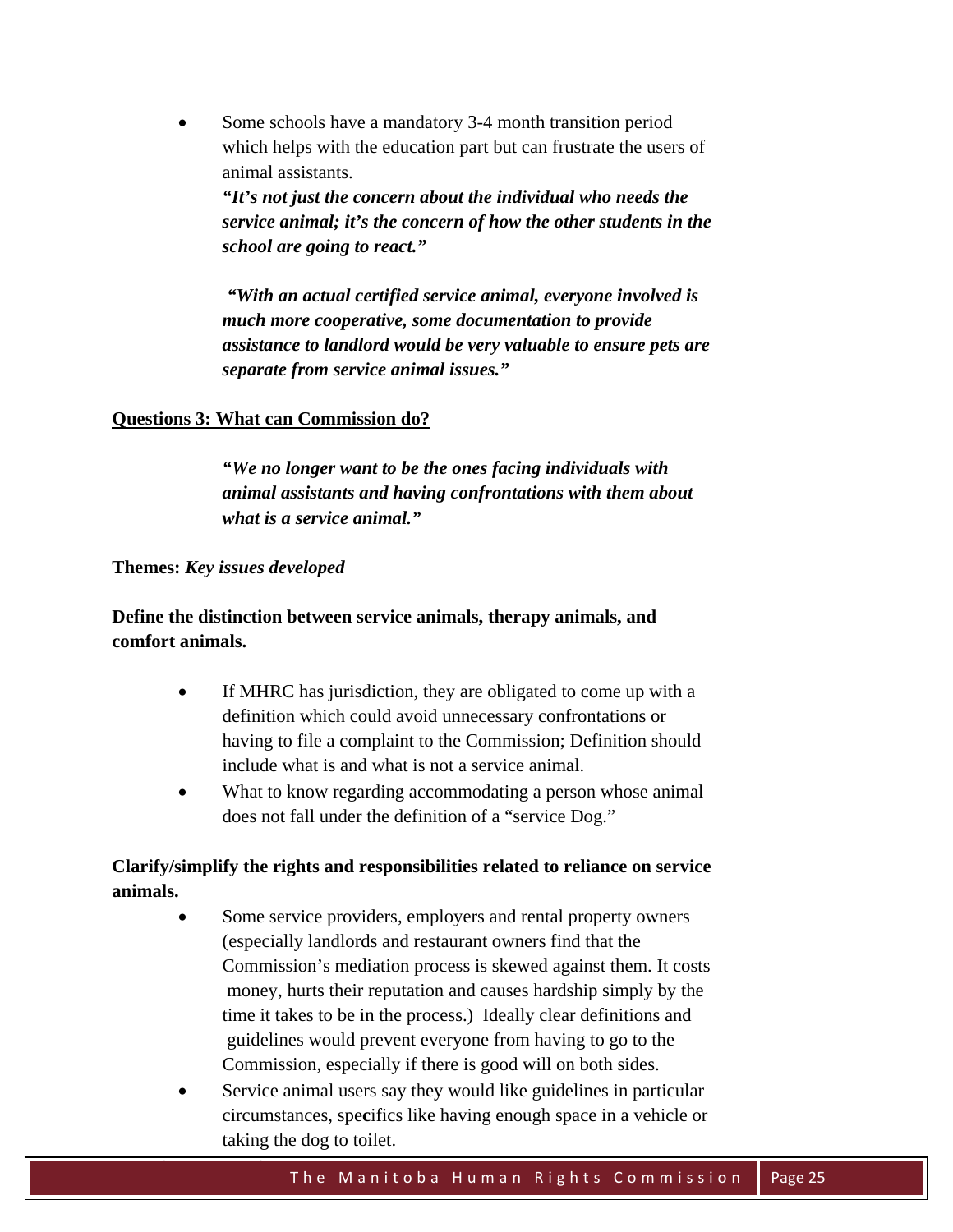- Guidelines would help with immediate problems and may help avoid confrontations.
- The Commission should do something proactive.... all learn in different ways so something visual something in print and face to face. We can access diff people in the public in different ways.
- Currently the guidelines offered are vague and can be misinterpreted.
- Guidelines should include what to say to other employees, students who also think they can bring their pet animal because of the presence of a service animal.
- Get the media involved most people don't have time to read every law.
- Consider solutions on how to deal with people who misuse human rights.

*"Over the years it is problematic and people demand a free license, what does it do, is it trained, has problems for people who have disabilities and people who don't and are taking advantage."* 

*"We must avoid an untrained animals or a disguised pet getting into an altercation with a service animal or being disruptive to other people."* 

*"It is Important to be able to identify service animal versus pet."* 

**Target specific groups for education** 

- Human Resource specialists need education as that is usually the first step when a company deals with a complaint.
- Education of our medical or paramedical professionals. Specific guidelines are needed with different categories (schools, restaurants, apartments, stores, transportation etc), including questions to ask and a suggested outline for a model policy (like your suggested harassment policy), which would include accommodating service animals.

*"I mean you can get a doctor that writes a note to say just about anything. I think there needs to be some education of the medical profession"*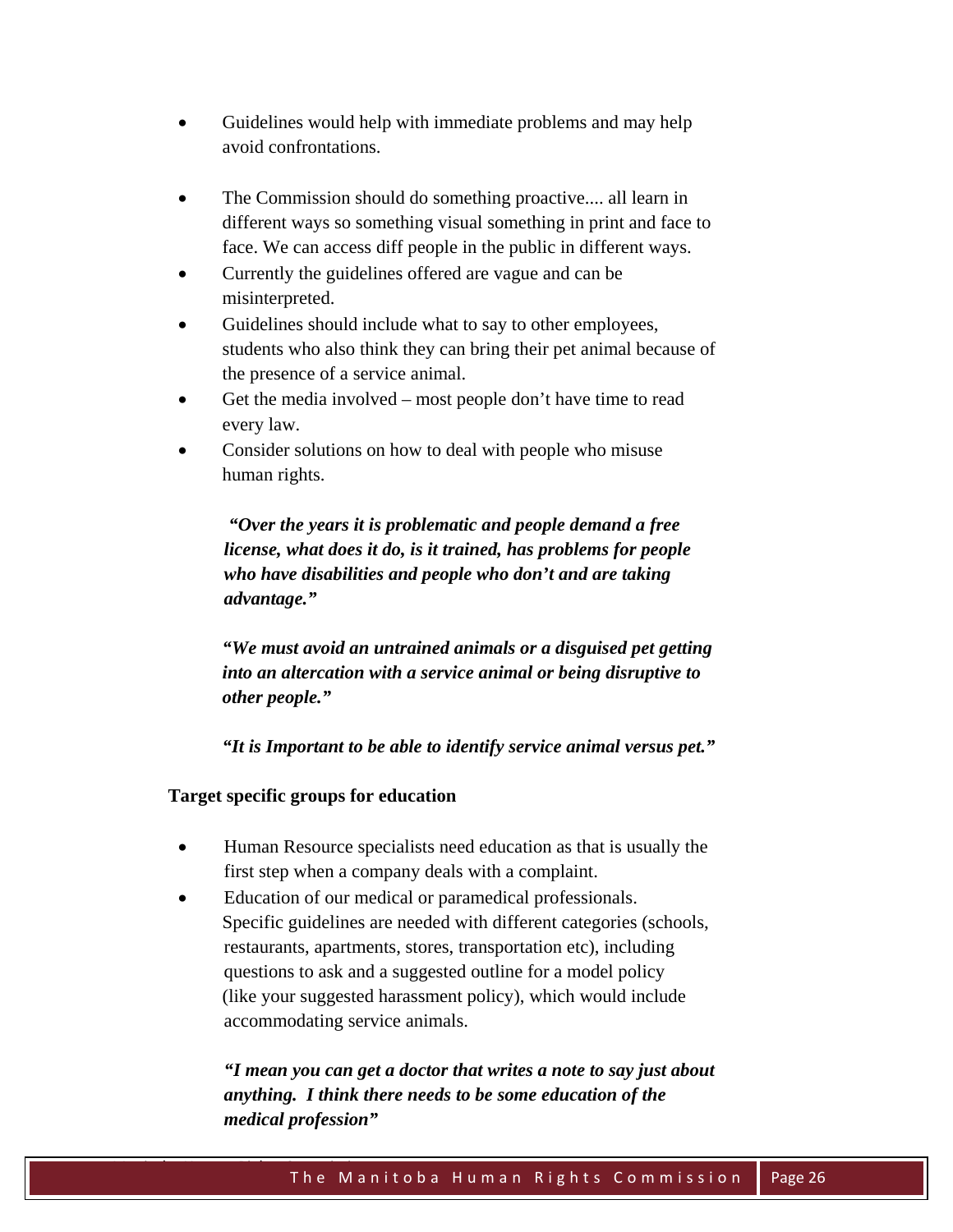service animals provide an extremely valuable means of assisting in those who use them, but the doctors need to be able to understand what is the need that's being addressed by the service panel and that it is in fact something that is a need that justifies the service animal, so any guidelines you can provide on that would be helpful too.

## **Questions 4: Provincial Standards or Identification (Benefits? Concerns? Who oversees? Factors to be considered?)**

*"Isn't there anything identifying, a piece of paper or document or something that truly can identify these animals. I don't get why that's such a difficult thing."* 

## **Themes:** *Key issues developed*

## **Governments need to get involved**

- Perhaps the Department of Agriculture, which has the "Animal Care Act", could be involved.
- Noted that public health legislation is out of date with respect to service animals. It only permits guide dogs for deaf and blind. They are in process of updating regulations and service animals will likely be addressed and would be willing to work with The Commission so legislation uses similar language.
- Few service providers want more regulation but from a business perspective it would prove clarity if they could ask someone with an animal if they had a service animal can they see a card or ID.
- MPI has a definition called medical necessity and it hinges on how much benefit is there to that treatment and whether it is ongoing or something chosen.
- Follow the lead of Alberta and enact specific legislation regarding identifying service animals *(Appendix 5 and 6 Synopsis of the Laws affecting the Registration of Services Animals in British Columbia and Alberta)*.
- British Columbia and Alberta issue a card, so you come to them and prove your standard and then they'll issue a provincial card for that.
- With this, the act/regulation needs to clearly state that those who choose to train their own service animal, or if they choose to have their service animal trained by a non- certifiable training school,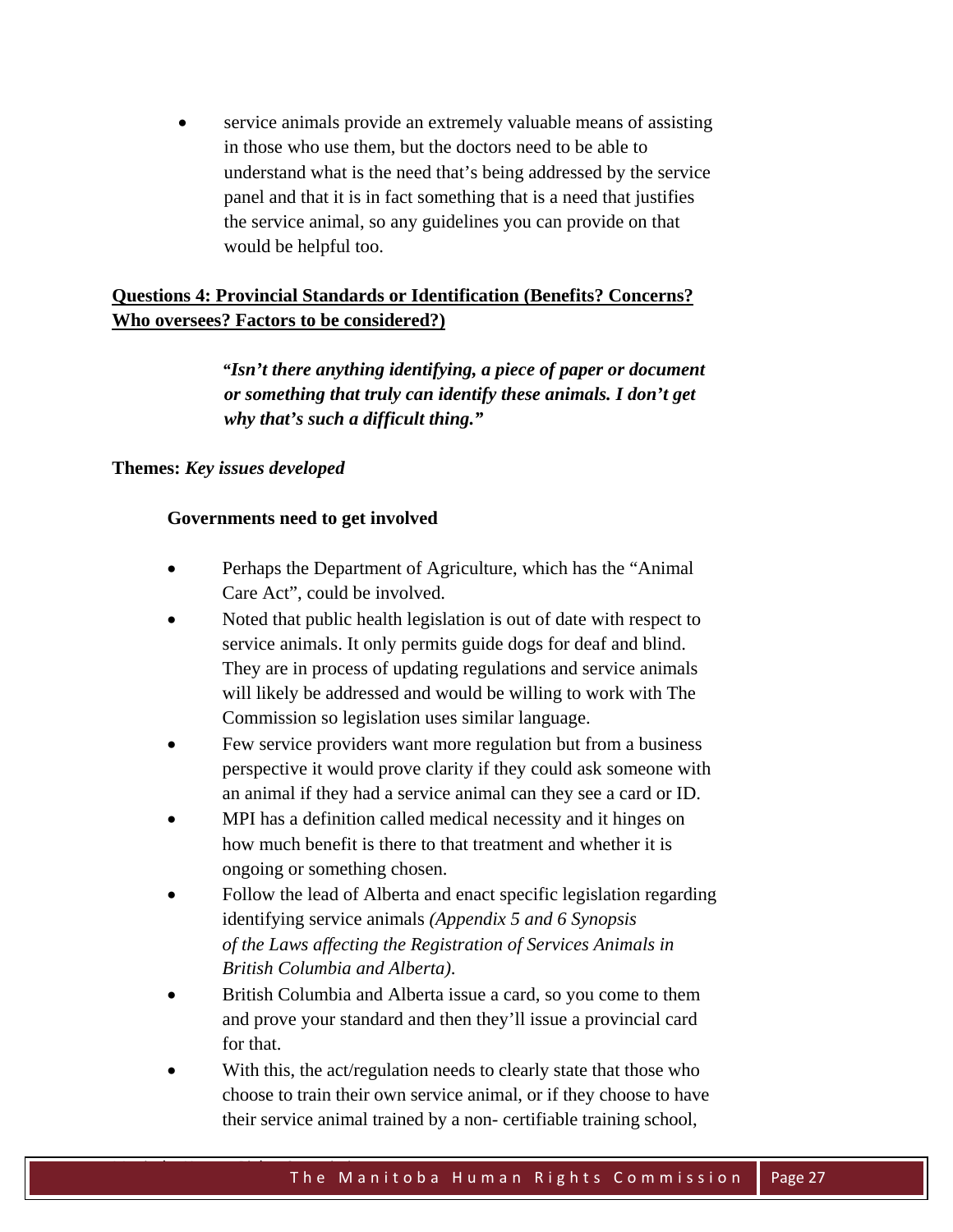they have to take full responsibility for the behavior of their service animal, and this needs to be advertised, marketed, all service animal users need to be aware of this.

*"Service animals should be under control at all times. The animal should be harnessed, leashed, or tethered, unless these devices interfere with the work or task that they perform, or the individual's disability prevents using these devices. In those instances, the individual relying on the animal must maintain control of the animal through voice, signal or other means."* 

#### **Partnership and coordination among stakeholders**

- Assistance Dogs International has standards recognized in many countries. The standard is to perform three tasks not natural to the dog. It doesn't matter what the illness or injury is, the dog has to perform three tasks. Many of the schools adhere to those today and go far beyond that.
- National standards are needed when travelling suggest collaborating with Human Rights Commissions across the country.
- A therapy dog is certified through St. John's program and has to pass the good neighbour test. It is asking whether the dog will be safe in the hospital but the test says this dog is going to be fine in a public space.
- Courageous Companions MSAR is the largest provider of service animals in Canada and also runs the PTSD program for the Canadian Forces. MSAR actually did a study of 100 retailers dealing with service dogs. The number one problem that everyone has is a right of access, and identifying a real service dog. MSAR has standardization that all of dogs have exclusive jackets that the public cannot purchase and are bought from "K9 Storm" *(Appendix 6 Company Profile of K9 Storm)*. It also has an online registry which is national. With a card, you punch in that number on MSAR's web site and you'll find this is actually a certified service dog.

#### **Standardization for training service animals**

 Assistance Dogs International certifies training facilities, not dogs. 14 training centres in Canada are accredited by Assistance Dogs International.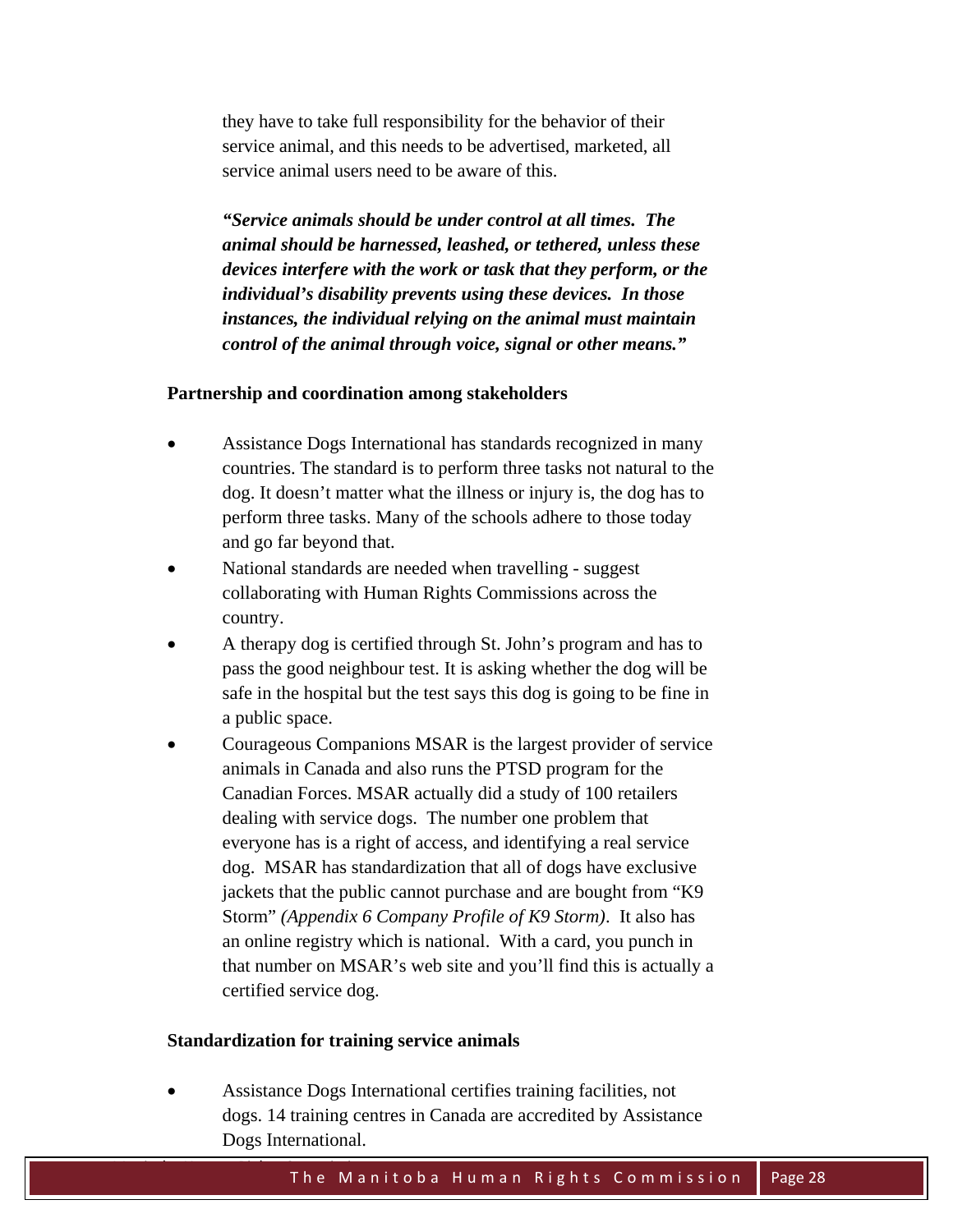- Need rules for self trained animal to support a person with a disability.
- There are dogs that force a person to concentr*ate on something else for preventative r*easons. There are dogs trained in prevention regarding suicide or nightmares. You can't know what exactly is involved in that training. There has to be clear definition and where the categ*ories fall. There is a lot of variation*  in the comfort dog piece.
- There is no formal training plan or certification for a self-trained animal to support a person with a disability even if it does what other service animal can do*.*
- *A person with a disability should be a*ble to choose to train their service animal in the manner of their choice. A service animal is a tool that an individual uses to help them with their disability, like any health treatment.
- Individuals have the right to choose to have the animal to be trained by them or by a certified service animal school anywhere in the world, even if the trainer or service school is not listed on a standardized provincial training center.
- Any standard would have to delineate the difference between a service dog, comfort dog, and maybe a dog used for therapy
- The most important thing is standardization.
- National Standards are needed for travelling.
- To deal with the various types of service animals the standards would be too vague.

## **Certification of service animals/Identification of service animals**

- Service providers say that identification is important so the animal can be where they are supposed to be.
- Identification would assist when some people just put their dog in a harness and try to take them into establishments. Harnesses and vests are available on line and it is difficult on the staff.
- Confusion regarding the difference between identification and standards.
- Cautions from service animal users about any type of identification and standardization.
- Any identification or standard documentation must be affordable.
- Any type of paperwork needs to have a renewal process.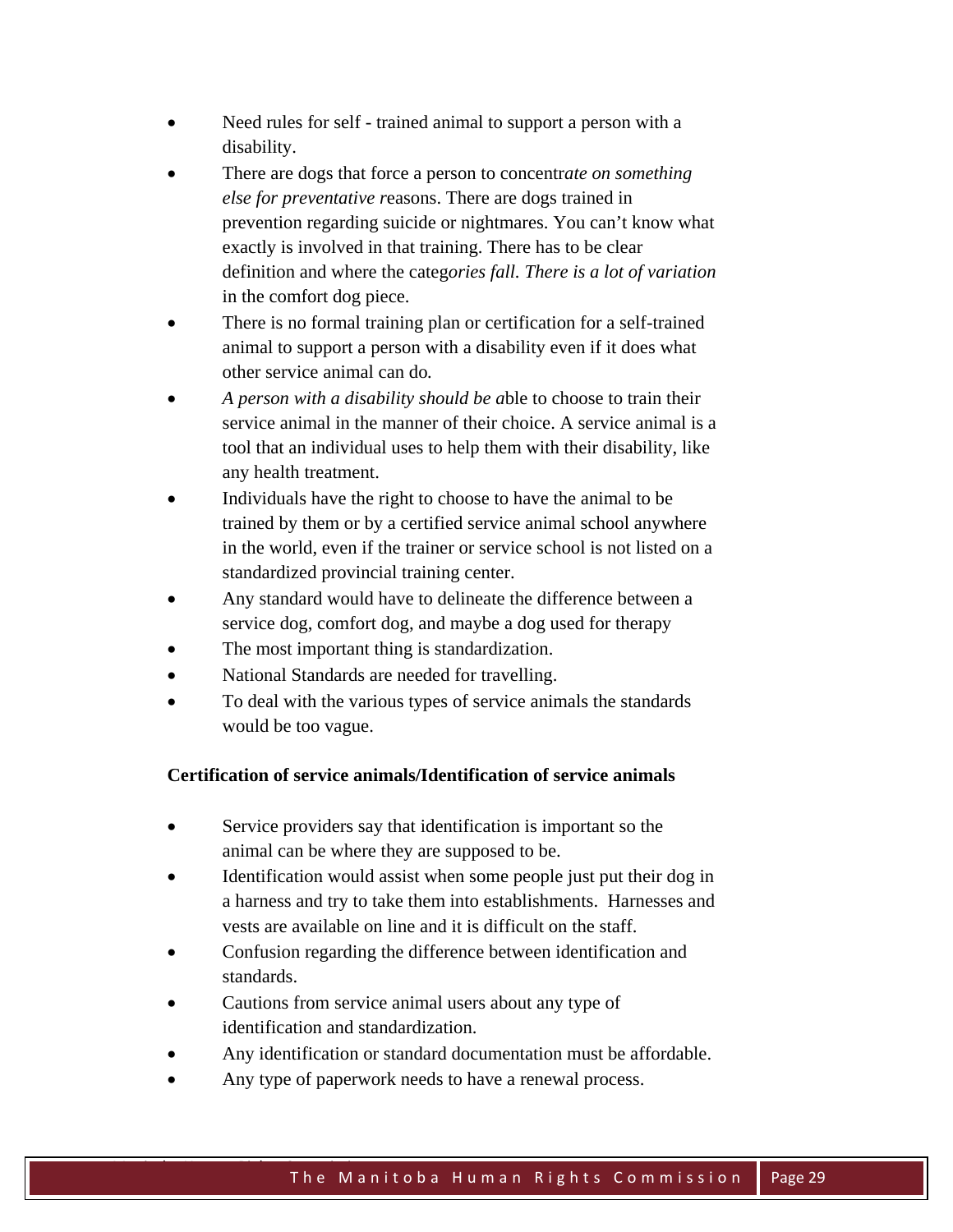## *"With certification and identification they open up avenues that we don't want to go down once the dog is retired."*

 The international standard requires a medical document stating that I am a person with disability and require the dog.

## *"My first letter stated my disability, but I found this intrusive. Ensure another barrier is not created."*

- Concerns that if in Manitoba, individual's that use service animals were required to use similar ID cards such as the ones in B.C. and Alberta, that this may cause a certain degree of harassment. One could imagine a situation that an individual would be "carded" every where they went.
- The development of a government regulated standard/identification, government issued card-license, is a very costly process to simply put business owners mind at ease, not to mention that if the process is efficient and guarantees that no person with a disability who needs a service dog falls through the cracks (for lack of better words), for the reason that business owners require the card, the process is essentially useless. (email)
- Business owners could simply choose to allow all service animal users who claim that their animal in company is a service animal to enter and use their establishment, and still by law can ask individuals to leave the premises only if there is a problem.

## *5. K9 Storm Company Profile*

K9 Storm Inc. is a Canadian manufacturer and distributor of custom-fitted canine tactical body armor.

Veteran Police K9 Handler, Jim Slater, originally designed the vest to enable his police service dog, Olaf, to meet the demands of progressive tactical emergency response team operations and be protected. The patented design was the result of extensive research and field testing.

The idea of police K9 body armor that can be worn on all calls for service has been patented and marketed worldwide as K9 Storm Tactical Body Armor. What began as a need for one bulletproof vest has developed into an incorporated business in 1998 whose innovation is now protecting dogs in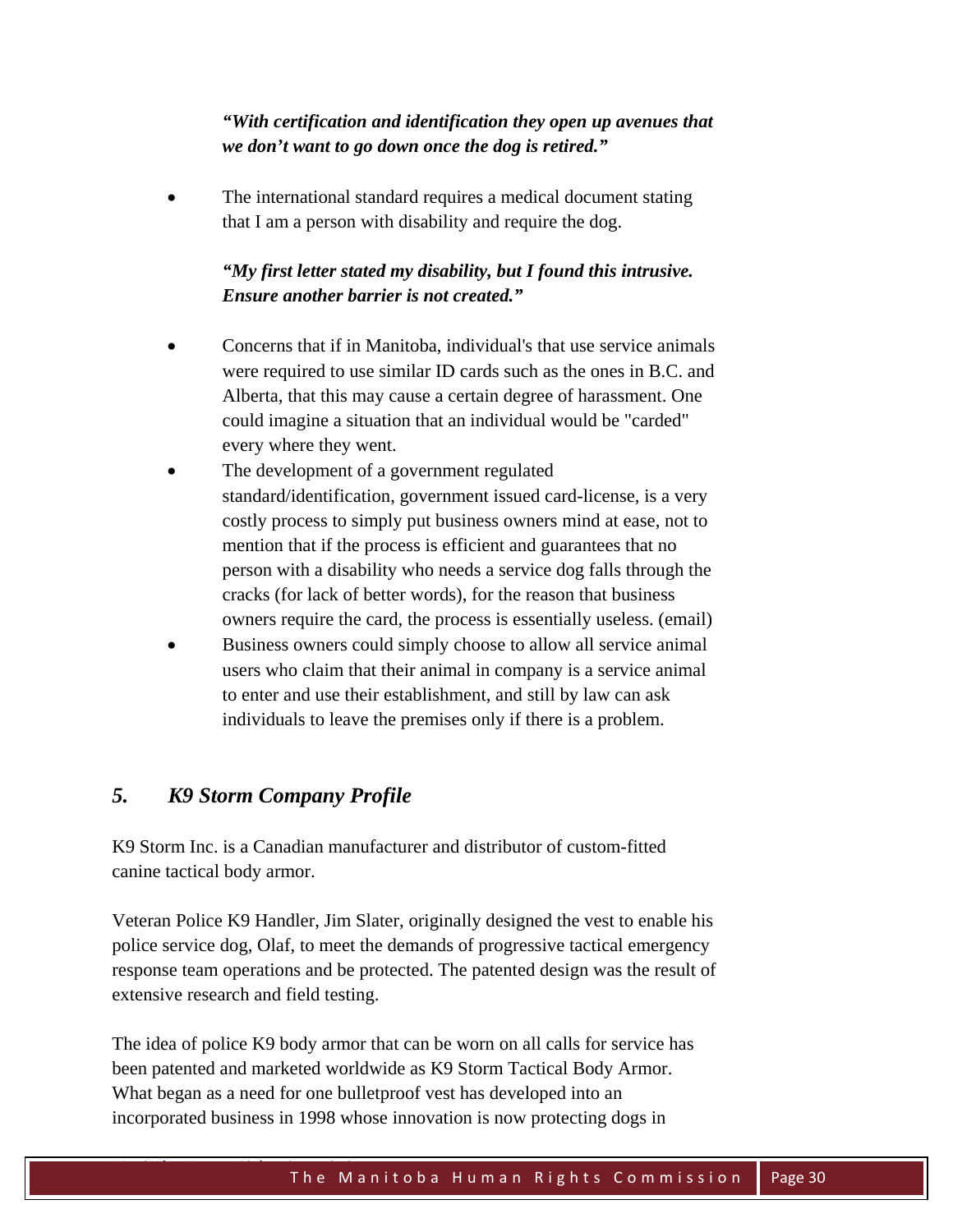agencies at home and abroad including the RCMP, the Canadian Coast Guard, The Rotterdam Hodenbrigade, and the Swiss Army.

K9 Storm Inc. is a registered member of the Department of Foreign Affairs and International Trade's Database: V.T.C., and Industry Canada's Network of international business services: http://strategis.ic.gc.ca

## **6.** *Synopsis of the Laws affecting the Registration of Services Animals in British Columbia ("BC") and Alberta*

## **British Columbia:**

The *Guide Animal Act* gives people with disabilities who use "guide animals" the right to access places and services available to the public with the animal, if the guide animal abides by certain restrictions, including being held by a harness.

The *Guide Animal Act* makes provision for the issuance of a "certificate" that serves as proof that a person in fact has a disability requiring the use of a qualified service animal. A disabled person may apply to the Minister for it and she must issue the certificate if she is satisfied that the animal will be used as a guide animal. Disabled persons are not, however, required to obtain a card. A certificate must be surrendered if the guide animal no longer provides services to a disabled person, dies, becomes disabled or otherwise becomes disqualified to act as a guide animal.

The Guide Animal Regulation delineates the discretion the Minister can exercise in deciding whether an animal is in fact a qualified "guide dog" for the purpose of issuing a certificate under the *Guide Animal Act*. She may issue a certificate if a "guide dog" has been trained at either "The Seeing Eye, Inc." located in the United States of America ("US") state of New Jersey or at the "Guide Dogs for the Blind" located in the US state of California. Additionally, the Minister may also issue a certificate if she is satisfied that a guide dog was trained at any other facility which, in her opinion, provides an acceptable standard of training.

The Corporate Policy and Planning Office within the Ministry of Justice manages the day-to-day administrative issuance of certificates in the Minister's name. According to its website (http://www.pssg.gov.bc.ca/guideanimal/) people seeking a certificate must submit proof of an animal's graduation from an approved training facility. Upon receiving that proof, the Ministry will then issue the "Guide Animal Certificate."